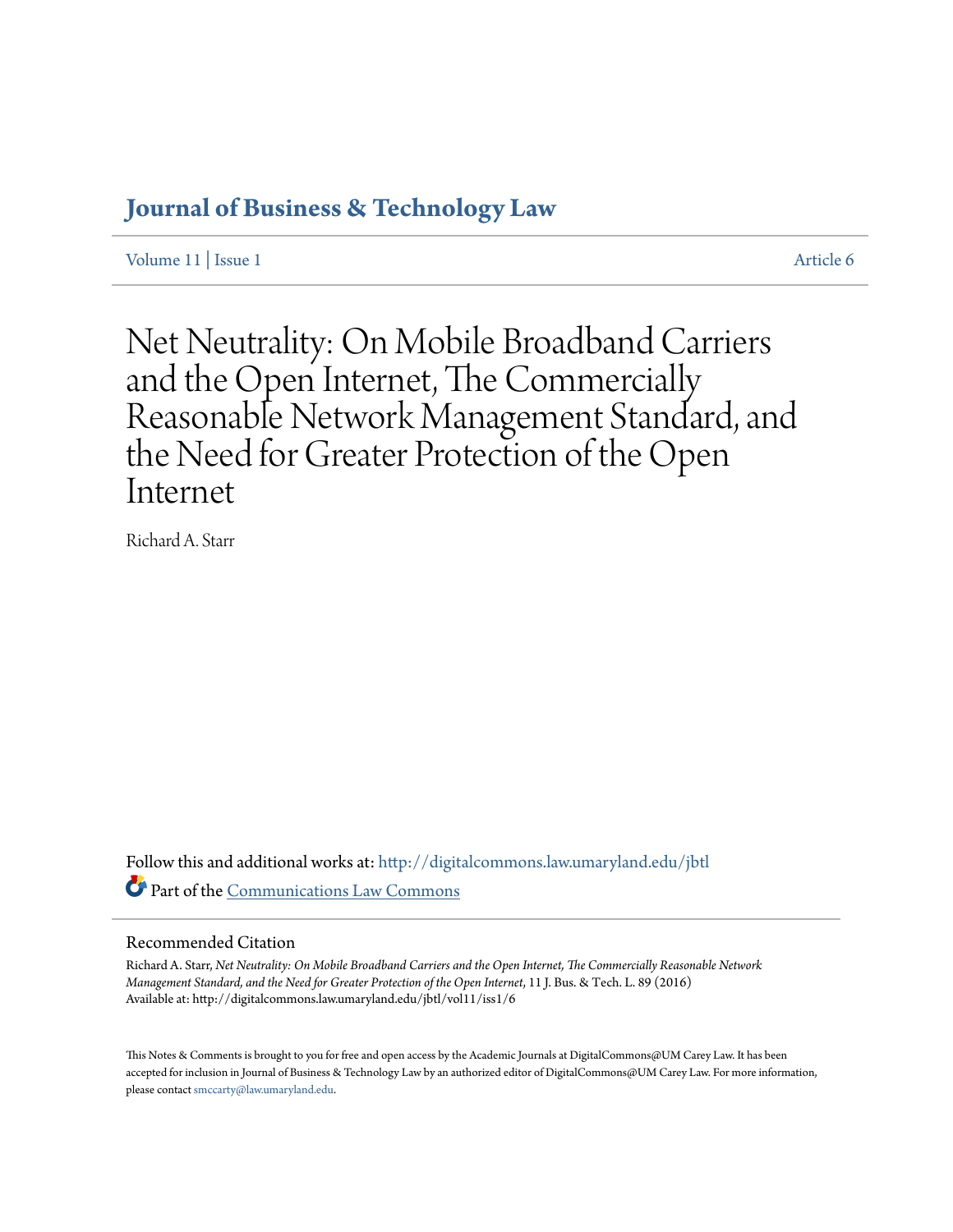# **Net Neutrality: On Mobile Broadband Carriers and the Open Internet, the Commercially Reasonable Network Management Standard, and the Need for Greater Protection of the Open Internet**

## **PART I: INTRODUCTION**

NET NEUTRALITY IS THE IDEA that the internet should be open and free. $^{\rm 1}$  Supporters of net neutrality agree that entrepreneurs should have "the same chance to succeed as established corporations," and that the government should not allow Internet Service Providers ("ISPs") to restrict access to any website in order to make room for more advertisements.<sup>2</sup> However, one of the main problems historically faced by the Federal Communications Commission ("FCC") in deciding how to protect the open internet has been whether mobile broadband providers should be subject to the same regulations as traditional fixed broadband providers.<sup>3</sup> The FCC's 2010 Open Internet Order ("2010 Order") regulated how ISPs could manage data,<sup>4</sup> and ordered that mobile broadband service providers<sup>5</sup> could not block lawful internet

<sup>© 2016</sup> Richard A. Starr

 <sup>\*</sup> J.D., University of Maryland Francis King Carey School of Law, 2016; B.S. Northeastern University, 2013. The author would like to thank Professor James Grimmelmann, Professor Hilary Hansen, and the members of the Journal of Business & Technology Law for their advice and support in writing this comment. The author would like to dedicate this comment to his parents, Elizabeth and Brian, and his brother, Reid, for all of their love and support. Without it, he would not be where he is today. The author would also like to dedicate this comment to his family; especially his grandparents, Marian and Alex Cattanach, along with Marguerite Eckles and Richard Hutter Starr, for believing in him and for standing as lifelong examples of achievement and perseverance.

<sup>1.</sup> *Net Neutrality: President Obama's Plan for a Free and Open Internet*, THE WHITE HOUSE (Nov. 10, 2014), http://www.whitehouse.gov/net-neutrality.

<sup>2.</sup> *Id*. ISPs are the entities that provide residential and commercial customers with the ability to connect through the internet via traditional telephone lines (dial-up), cable and DSL (broadband), or mobile broadband services. *What are Internet Service Providers?*, COMCAST http://www.xfinity.com/resources/internet-serviceproviders.html (last visited Nov. 13, 2015).

<sup>3.</sup> *See infra* Part II.

 <sup>4.</sup> Preserving the Open Internet, 76 Fed. Reg. 59,192 (Sept. 23, 2011) (to be codified at 47 C.F.R. pts 0 and 8). The order covered both "mobile" and "wireline" providers, which offer internet services to cellular and residential consumers, respectively.

<sup>5.</sup> *What are Internet Service Providers?*, *supra* note 3 (commenting that wireline broadband involves providing internet service via wired cable or DSL connections to a home or business customer).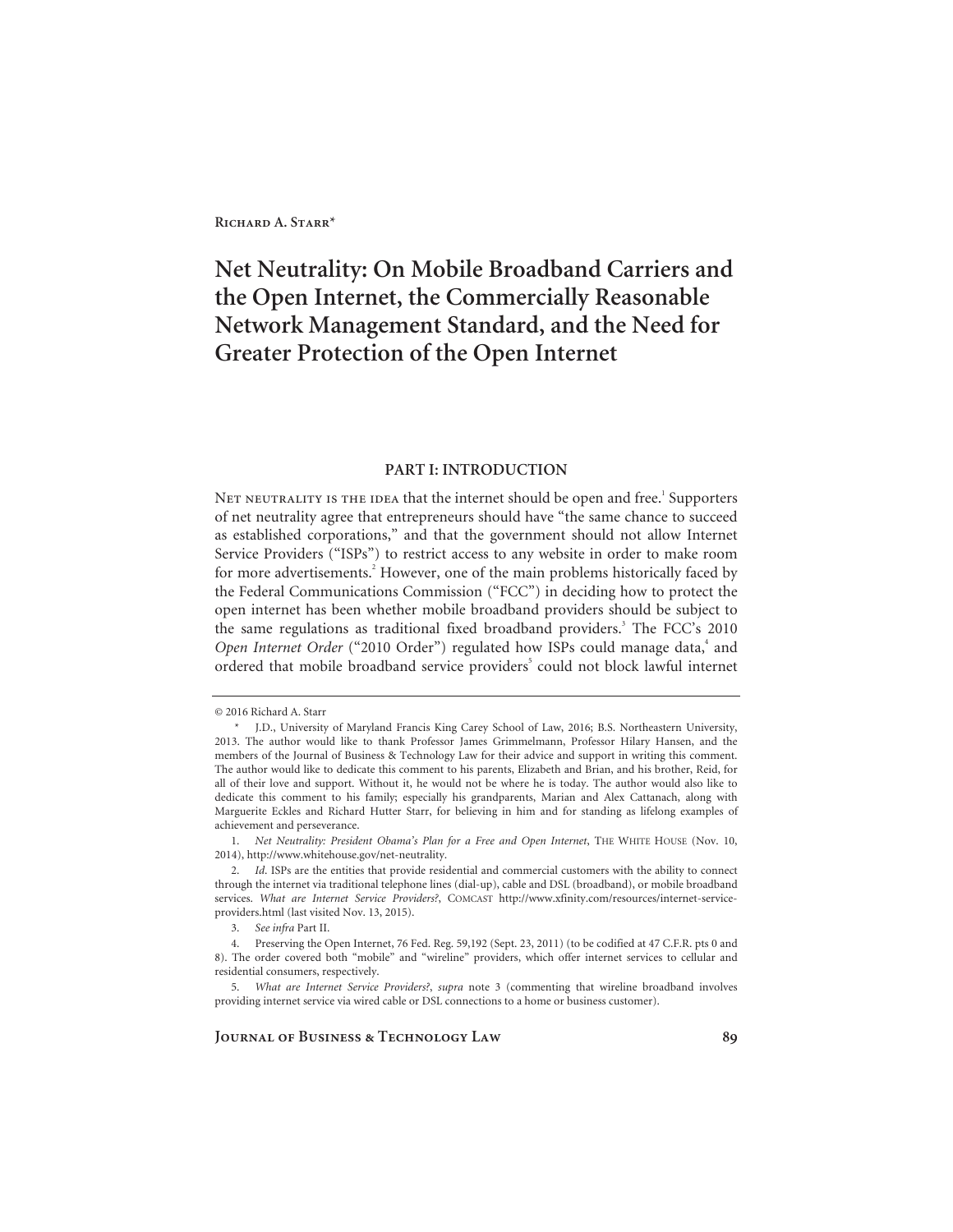content, must disclose the methods of network management and the commercial terms of service, and must manage broadband traffic without imposing unreasonable discrimination.<sup>6</sup> However, the 2010 Order did not apply the no unreasonable discrimination rule to mobile broadband networks because the mobile broadband market was more competitive and more rapidly evolving than the established wireline broadband networks.<sup>7</sup>

In 2014, the United States Court of Appeals for the District of Columbia ("DC Circuit") partially struck down the FCC's authority to promulgate the 2010 Order because some sections of the 2010 Order contravened express statutory mandates.<sup>8</sup> In response, FCC Chairman Tom Wheeler sought to revamp the Commission's stance on net neutrality.<sup>9</sup> The FCC subsequently released a Notice of Proposed Rulemaking ("NPRM"), $^{10}$  proposing to re-establish the anti-blocking provisions of the 2010 Order and implementing a "commercially reasonable" standard applicable to wireline broadband services. The NPRM sought comment on whether to regulate mobile broadband equally.<sup>11</sup> After receiving public comment, Chairman Wheeler announced in early February 2015 that the commission would vote on whether to reclassify all broadband services– both wired and mobile–under Title II of the Communications Act of 1934, or regulate the services upon an alternate legal foundation.12 The Commission voted, and in April of 2015, the FCC promulgated its final rule ("2015 Final Order"), which classifies wired and mobile broadband services under Title II, but does not require compliance with all of the "utility-style" provisions.13 Further, the 2015 Final Order maintains a "reasonable network management" standard for evaluating compliance with the new, stricter rules on a case-by-case basis.<sup>14</sup>

This comment defends the Commission's decision to regulate wired and mobile broadband services equally, a position that will only grow stronger as the world

 <sup>6.</sup> Preserving the Open Internet, 76 Fed. Reg. at 59,192–93.

<sup>7.</sup> *Id.* at 59,192.

 <sup>8.</sup> Verizon v. FCC, 740 F.3d 623, 659 (2014). Specifically, the *Verizon* court upheld the Commission's Transparency rule, but struck down the no unreasonable discrimination rule and anti-blocking provisions. *Id*.

 <sup>9.</sup> Statement by FCC Chairman Tom Wheeler on the FCC's Open Internet Rules, FCC.GOV (Feb 19, 2014), http://www.fcc.gov/document/statement-fcc-chairman-tom-wheeler-fccs-open-internet-rules.

 <sup>10.</sup> Protecting and Promoting the Open Internet*,* 79 Fed. Reg. 37,464 (proposed July 1, 2014) (to be codified as 47 C.F.R. pt. 8).

<sup>11.</sup> *Id*. at 37,448-49.

 <sup>12.</sup> Tom Wheeler, *FCC Chairman Tom Wheeler: This is How we will Preserve Net Neutrality*, WIRED (Feb. 4, 2015), http://www.wired.com/2015/02/fcc-chairman-wheeler-net-neutrality/.

 <sup>13.</sup> Protecting and Promoting the Open Internet, 80 Fed. Reg. 19,742 (Apr. 13, 2015) (to be codified as 47 C.F.R. pts. 1, 8, and 20).

<sup>14.</sup> *Id*. at 19,752. The Commission also specifically points out that broadband services may be subject to enforcement of sections 201 and 202 of the Telecommunications Act on a case-by-case basis because they are now classified under Title II generally, but that these adjudications are not to be applied in a way that allows the Commission to adopt *ex ante* rate regulations. *Id*. at 19,810.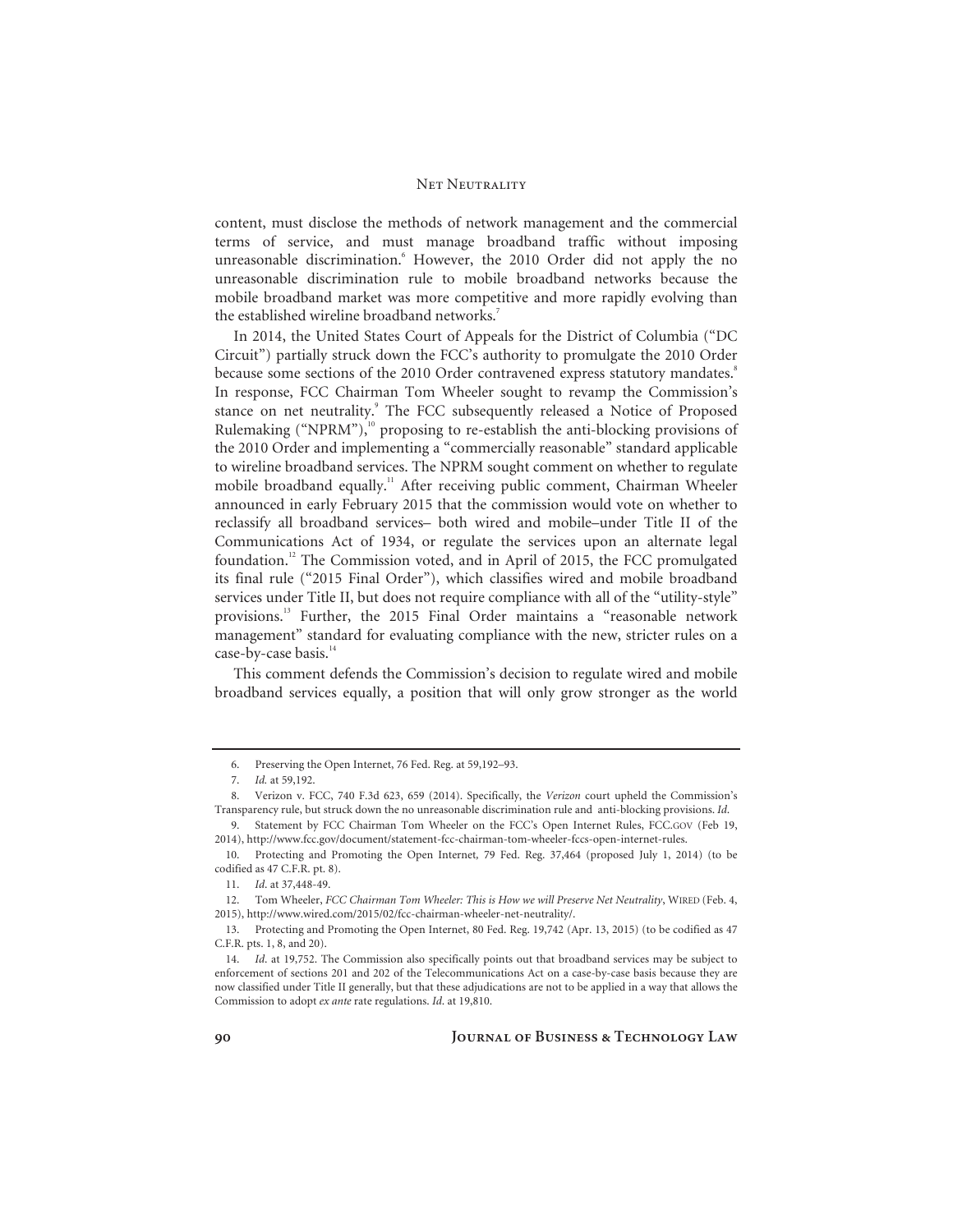becomes more interconnected.<sup>15</sup> Additionally, this comment expands upon and defends the Commission's reasoning behind its rejection of the 2014 NPRM's commercially reasonable standard as a means of regulating network management practices.16

## **PART II: BACKGROUND ON NET NEUTRALITY**

Though a new concept to many Americans, $17$  net neutrality has become a critical rights issue as the debate over net neutrality places internet freedom at the forefront of our politics.18 After the Court of Appeals for the DC Circuit struck down the major provisions of the FCC's 2010 Order,<sup>19</sup> the FCC proposed a new set of regulations as part of its 2014 NPRM.<sup>20</sup> After the 2014 NPRM, Americans were exposed to a great deal of information about net neutrality and what it means for consumers, as late night talk shows and blogs throughout the media provided widespread coverage of the issue.<sup>21</sup> As a result of this incredible attention, between May and September of 2014, the FCC received over 3.7 million comments on the NPRM.<sup>22</sup> The commentary in response to the FCC's 2014 NPRM also nearly unanimously supported a federal policy that adheres to basic net neutrality principles.<sup>23</sup> Indeed, President Barack Obama weighed in, explaining that the open internet "is essential to the American economy and increasingly to our very way of life."<sup>24</sup> Americans are deeply invested in the internet experience,<sup>25</sup> and know that without the protections of net neutrality, internet users could be forced to pay more for slower service.

## *A. The 2014 NPRM and 2015 Final Order*

24. *Net Neutrality: President Obama's Plan for a Free and Open Internet*, *supra* note 1.

25. *See infra* Part.IV.A.

<sup>15.</sup> *See infra* Part IV.B.

<sup>16.</sup> *See infra* Part IV.C.

 <sup>17.</sup> Tim Wu, *Network Neutrality, Broadband Discrimination*, 2 J. TELECOMM. & HIGH TECH. L. 141 (2003). Professor Wu coined the term "net neutrality" with this article.

<sup>18.</sup> *What is Net Neutrality?*, AMERICAN CIVIL LIBERTIES UNION, https://www.aclu.org/feature/what-netneutrality (last visited Dec. 13, 2015).

 <sup>19.</sup> Verizon v. FCC, 740 F.3d 623, 659 (D.C. Cir. 2014).

 <sup>20.</sup> Protecting and Promoting the Open Internet, 79 Fed. Reg. 37,448 (proposed July 1, 2014) (to be codified as 47 C.F.R. pt. 8).

 <sup>21.</sup> Ben Brody, *How John Oliver Transformed the Net Neutrality Debate Once and for All*, BLOOMBERG (Feb. 26, 2015), http://www.bloomberg.com/politics/articles/2015-02-26/how-john-oliver-transformed-the-netneutrality-debate-once-and-for-all.

 <sup>22.</sup> Edward Wyatt, *Net Neutrality Comments to FCC Overwhelmingly One-Sided*, N.Y. TIMES (Sept. 18, 2014), http://bits.blogs.nytimes.com/2014/09/18/net-neutrality-comments-to-f-c-c-overwhelmingly-one-sidedstudy-says/. The 3.7 million comments received more than doubled the prior record of 1.4 million complaints the FCC received after Janet Jackson's "wardrobe malfunction" in the Super Bowl halftime show in 2004. *Id*.

<sup>23.</sup> *Id*.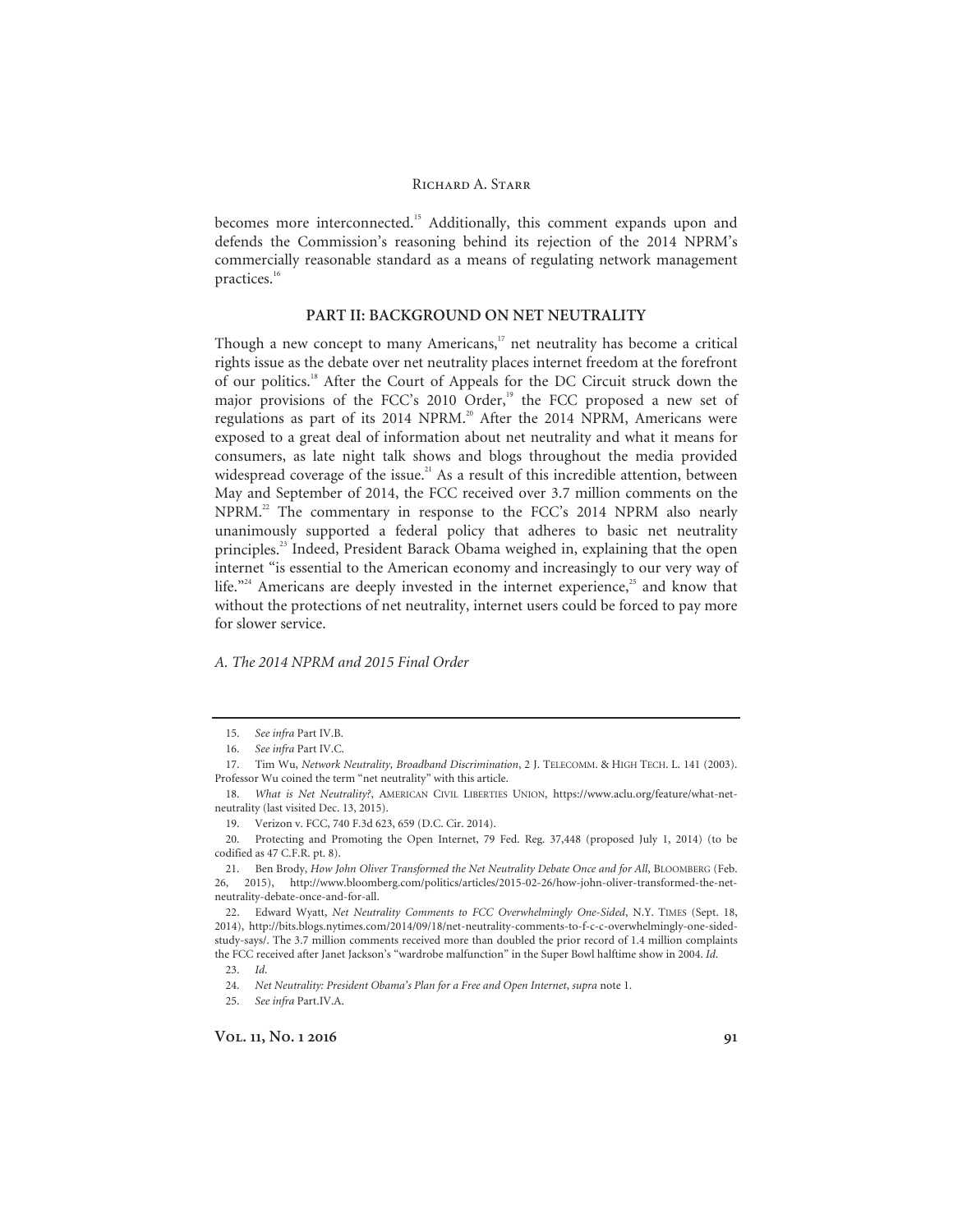In the 2014 NPRM, the FCC proposed that fixed broadband providers be allowed to charge content creators for access to faster internet lanes, but with three key provision comprising a "reasonable network management" standard.<sup>26</sup> First, the NRPM implemented a transparency rule requiring that ISPs share performance reports detailing internet speed and congestion and instances of blocking content.<sup>27</sup> Second, a no-blocking rule prohibited ISPs from outright blocking legal content for any reason.<sup>28</sup> Finally, the Commission's proposal banned "commercially unreasonable practices" that, considering a totality of the circumstances, "threaten to harm internet openness and all that it protects."<sup>29</sup> According to the Commission, these three rules were meant to establish "reasonable network management" standards to promote internet openness.<sup>30</sup> However, the commission exempted mobile broadband providers from the commercially unreasonable practices standard, consistent with its policy in the 2010 Open Internet Order.<sup>31</sup> The FCC based its reasoning for the decision on "the rapidly evolving nature of mobile technologies, the increased amount of consumer choice, and operational constraints" of mobile networks.<sup>32</sup> As the Commission has since reasoned, though, mobile and wired broadband should be on equal footing.

In its Final Order in April of 2015, the Commission overhauled its point of view, and decided to regulate wired and mobile broadband providers using the same legal standards.<sup>33</sup> Importantly, the FCC rejected the use of the commercially reasonable standard, but otherwise retained and even strengthened its stance on what constitutes reasonable network management practices.<sup>34</sup> In rejecting the commercially reasonable standard, the FCC focused on protecting the internet experience of consumers or edge providers rather than on evaluating the agreements between Internet Service Providers.<sup>35</sup> In lieu of the NRPM's "commercially reasonable practices" standard, the 2015 Order implemented a more

 <sup>26.</sup> Protecting and Promoting the Open Internet, 79 Fed. Reg. 37,456, 37,462 (proposed July 1, 2014) (to be codified as 47 C.F.R. pt. 8). In the 2014 NPRM, the Commission recognized that the 2010 transparency rule, no blocking rule, and unreasonable discrimination rule would contribute to the development of the scope of reasonable network management. *Id*.

<sup>27.</sup> *Id*. at 37,456.

<sup>28.</sup> *Id*. at 37,448.

<sup>29.</sup> *Id*. at 37,464. This standard is also referred to as the commercially reasonable standard throughout this comment.

<sup>30.</sup> *Id*. at 37,456.

<sup>31.</sup> *Id.* at 37,466.

<sup>32.</sup> *Id*. at 37,460.

 <sup>33.</sup> Protecting and Promoting the Open Internet, 80 Fed. Reg. 19,738 (April 13, 2015) (to be codified at 47 C.F.R. pts. 1, 8, and 20). The FCC discusses the fact that the significant increase in widespread use of mobile broadband networks requires equal application of the rules.

<sup>34.</sup> *Id*. at 19,758.

 <sup>35.</sup> Indeed, the 2015 Order adopted an overall governing standard that "makes clear that the standard is not limited to whether a practice is agreeable to commercial parties." *Id*.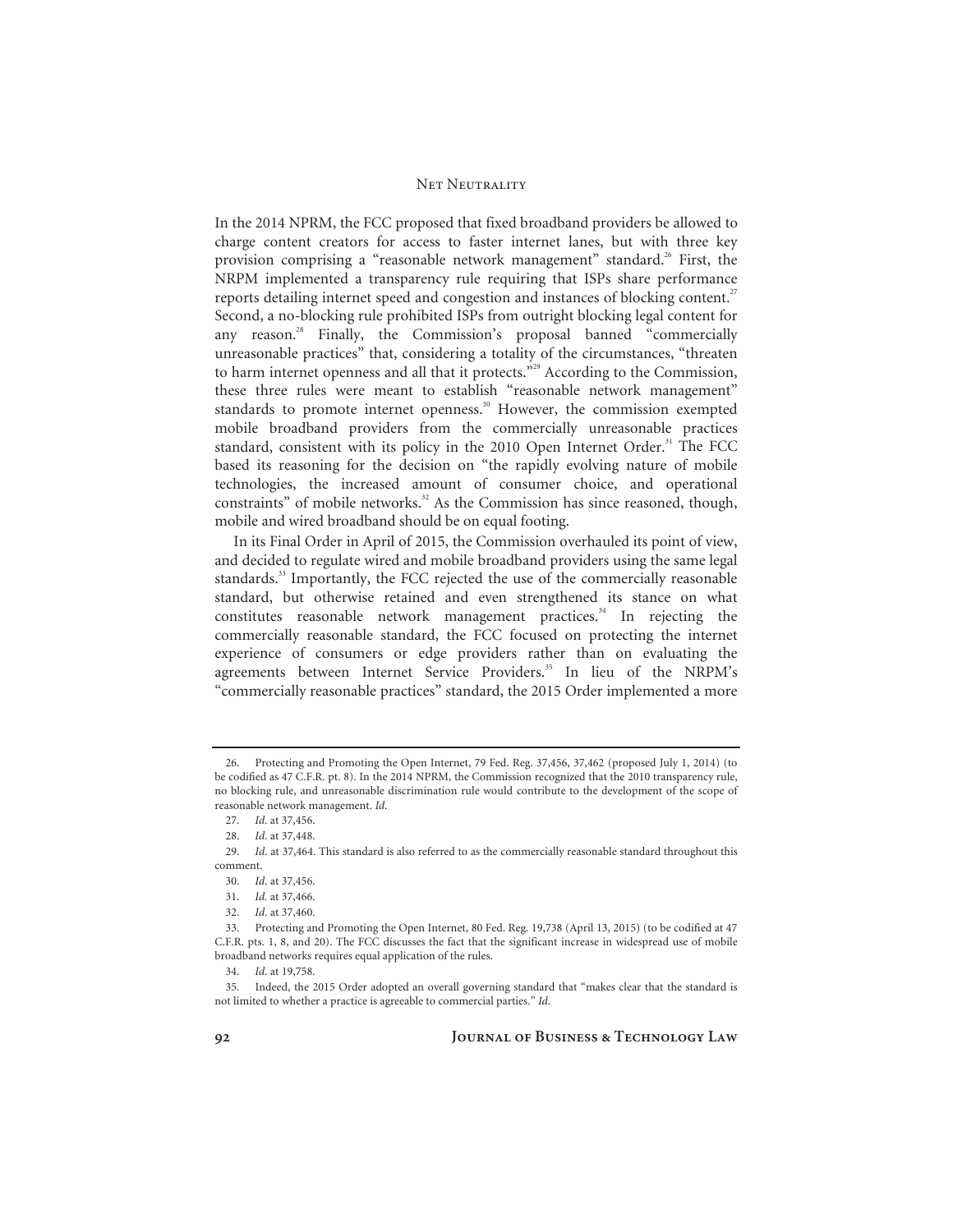stringent standard of network management that prevents unreasonable interference or disadvantage that harms consumers and edge providers.<sup>36</sup>

The following synopsis of the net neutrality debate gives context to the reasoning behind the FCC's regulatory policies, why it supports regulating mobile and wireline broadband under the same framework, along with the stronger network management standard implemented in the Final Order.

### *B. The Basics of the Net Neutrality Debate*

There are four major actors involved in the Net Neutrality debate: (1) backbone networks; (2) end users; (3) broadband providers; and (4) edge providers.<sup>37</sup> Backbone networks are comprised of multiple facilities across the country that transmit data over long distances through interconnected via fiber optic links and industrial–speed routers.<sup>38</sup> End users, such as residential consumers, get access to these networks through local access broadband providers like Verizon that operate the last mile of data transmission.<sup>39</sup> Finally, edge providers create or offer content or services on the internet/web.<sup>40</sup> Therefore, end users looking to view content on the web seek out edge providers that then break down that content into packets of information.41 Those packets are then carried by the edge provider's local access broadband provider to the backbone network, where they are carried to the end user's local access broadband provider, whom then transmits the packets of information to the end user.<sup>42</sup> Those concerned about the FCC's commercially reasonable standard are worried about the relationship between broadband and edge providers, and argue that under the new standard, broadband providers could block end user access to edge providers, or slow down an end user's access to various content.<sup>43</sup>

#### *C. Opposing Sides*

Two popular opinions frame the net neutrality debate with regard to the standard for assessing a broadband network's compliance with open internet principles. Until the Final Order was issued in April of 2015, net neutrality advocates maintained that the commercially reasonable practices standard utilized in the 2014 NPRM was too loose a standard, and would give too much lee-way to mobile ISPs

38. Margaret Rouse, *Backbone Definition*, TECHTARGET,

http://searchtelecom.techtarget.com/definition/backbone (last visited Dec. 13, 2015). 39. *Verizon*, 740 F.3d at 628–29.

<sup>36.</sup> *Id*. at 19,740.

 <sup>37.</sup> Verizon v. FCC, 740 F.3d 623, 628 (D.C. Cir. 2014).

<sup>40.</sup> *Id*. at 629.

<sup>41.</sup> *Id*.

<sup>42.</sup> *Id*.

<sup>43.</sup> *Id*.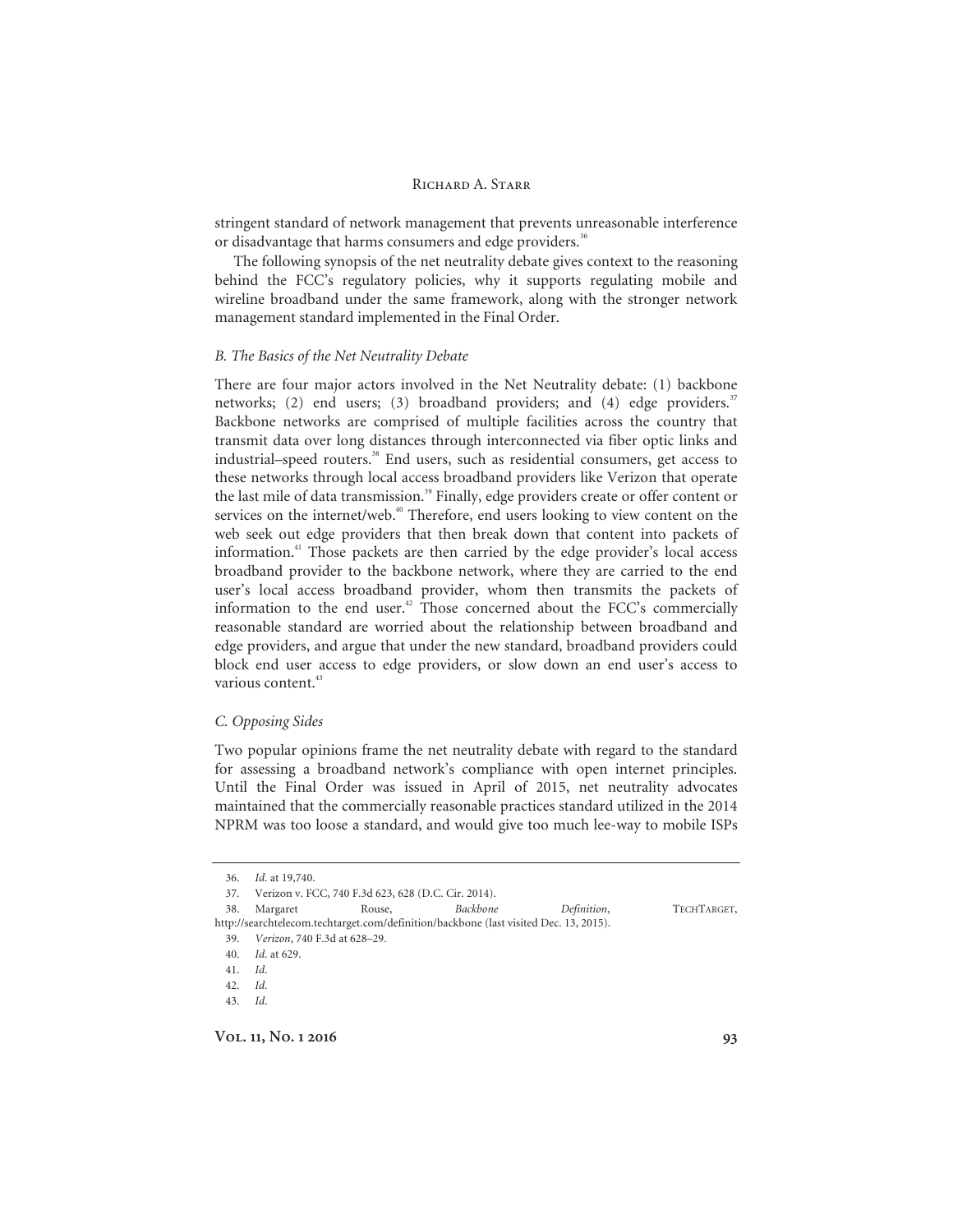to implement practices that could exclude content providers and restrict end user access to the open internet.<sup>44</sup> On the other hand, industry lawyers and other antineutrality advocates argue that network management rules are often inappropriate for the technological challenges commonplace in the mobile broadband industry.<sup>45</sup> As part of the FCC's efforts to balance these concerns, the 2015 Final Order rejects the commercially reasonable standard and instead requires "no unreasonable interference or unreasonable disadvantage to consumers or edge providers."<sup>46</sup> Part IV.A of this comment argues that the Commission properly decided to regulate mobile and fixed broadband providers in a manner that seeks to provide end users with substantially the same internet experience by creating a generalized network management standard that applies to both forms of internet service.<sup>47</sup> Part IV.B argues that the Commission properly rejected the commercially reasonable standard.48 Part VI.C maintains that the Commission properly assessed the comments made pursuant to the 2014 NPRM in developing the no unreasonable interference/disadvantage standard announced in the 2015 Final Order, which provides a clear, enforceable directive to mobile broadband providers that focuses on the consumer's internet experience.<sup>49</sup>

#### **PART III: LEGAL HISTORY**

## *A. The Origin of Title II and Common Carrier Status*

In 1892, the Supreme Court in *Interstate Commerce Commission v. Baltimore & Ohio Railroad Co*. 50 established the core directive that:

*[T]he principles of the common law applicable to common carriers. . .demanded little more than that they should carry for all persons who applied, in the order in which the goods were delivered at the* 

<sup>44.</sup> *Id*. *See also* Adam Bender, '*Open Access' Definitions Differ Among Carriers, Lobby Groups*, Comm. Daily, 2008 WLNR 421482 (Westlaw) (explaining that "open platform" is defined by the FCC as one that gives consumers the right to use any equipment, content, application, or service without discrimination by the carrier).

<sup>45.</sup> *See* Fran Berkman, *Title II is the Key to Net Neutrality–So What is it?*, DAILYDOT (May 20, 2014), http://www.dailydot.com/politics/what-is-title-ii-net-neutrality-fcc/.

 <sup>46.</sup> Protecting and Promoting the Open Internet, 80 Fed. Reg. 19,740 (Apr. 13, 2015) (to be codified at 47 C.F.R. pts. 1, 8, and 20). The new rule also includes guiding factors for applying the rule in the future on a caseby-case basis, to be discussed in more detail below.

<sup>47.</sup> *See infra* Part IV.A.

<sup>48.</sup> *See infra* Part IV.B.

<sup>49.</sup> *See infra* Part IV.C.

 <sup>50. 145</sup> U.S. 263 (1892).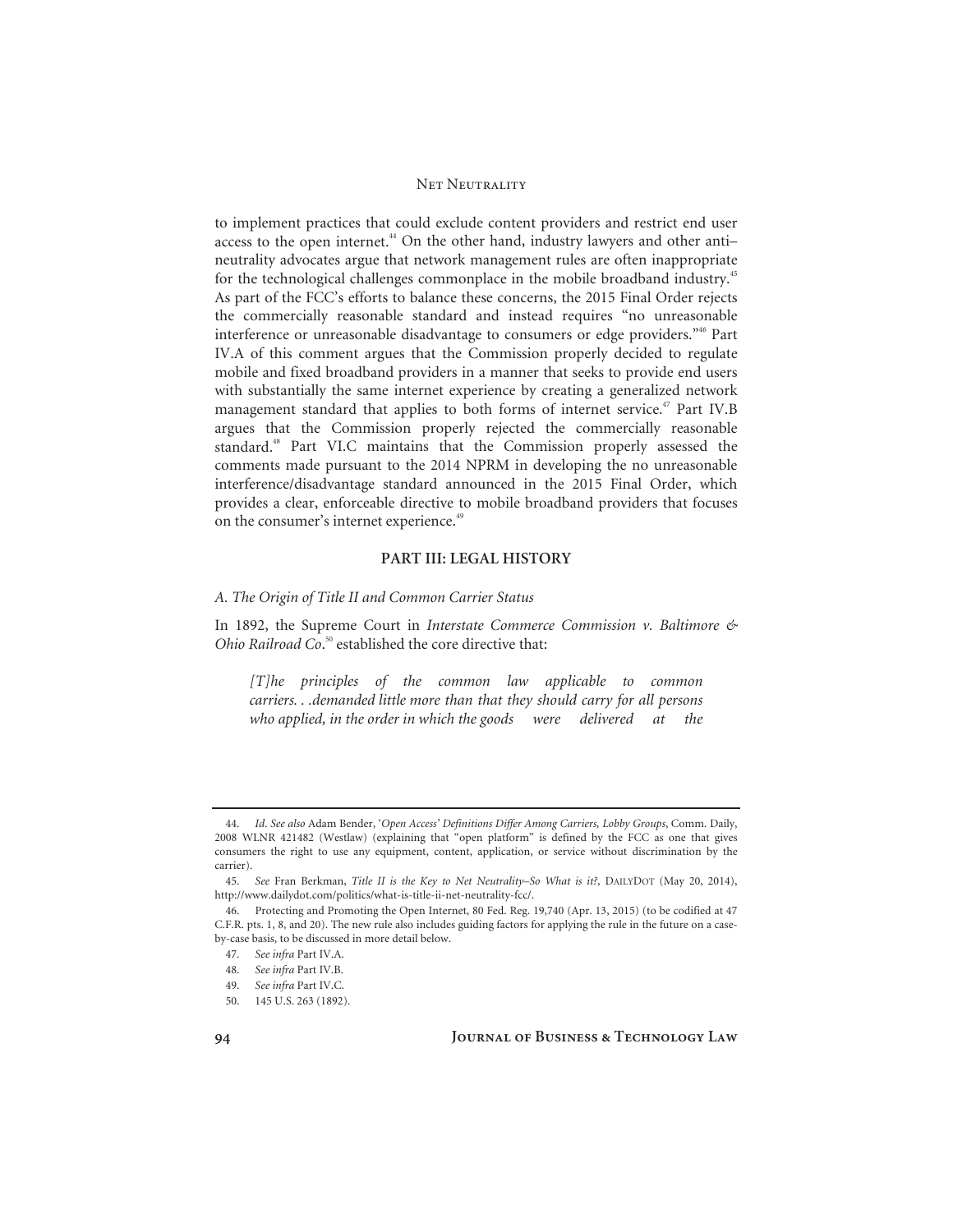*particular station, and that their charges for transportation should be*  reasonable.<sup>51</sup>

In response, Congress passed the Communications Act of 1934 ("1934 Act"), $^{52}$ which codified those common law principles.<sup>53</sup>

The 1934 Act has been at the epicenter of the net neutrality debate because it established both the FCC and modern common carrier principles.<sup>54</sup> In Title I of the 1934 Act, Congress set out the general provisions, and provided the FCC with regulatory power over all forms of electronic communication "so as to make available ... to all people of the United States ... a rapid, efficient ... radio communications service with adequate facilities at reasonable charges False<sup>"55</sup> Mobile broadband services generally fell under Title I's Section 152(a) jurisdictional authority over "all interstate and foreign communications by wire or radio."<sup>56</sup>

In Title II of the 1934 Act, Congress codified common carrier law, and furnished the FCC with the authority to prevent common carriers from giving "undue or unreasonable preference of advantage to any person or class of persons."<sup>57</sup> For mobile broadband services, this meant that Title II afforded far greater and more explicit authority to the FCC to develop regulations that strictly prevent ISPs from charging edge providers for access to faster lanes of internet traffic. However, the FCC did not explicitly classify either mobile or wireline broadband internet services under Title II until the 2015 Final Order.<sup>58</sup>

By the mid-20th Century, court decisions and FCC proceedings narrowed the definition of the common carrier. First, in *National Association of Regulatory Utility*  Commissioners v. FCC,<sup>59</sup> the Court of Appeals for the DC Circuit found "the primary *sine qua non* of common carrier status is a quasi-public character, which arises out of the undertaking to carry for all people indifferently."<sup>60</sup> As communications technologies became more advanced, the FCC had to examine the differences between private and common carriers, and decide which common

<sup>51.</sup> *Id*. at 275.

 <sup>52. 47</sup> U.S.C. § 151 (1996). Importantly, the Communications Act of 1934 also replaced the Federal Radio Commission with the Federal Communications Commission.

 <sup>53.</sup> Verizon v. FCC, 740 F.3d 623, 651 (D.C. Cir. 2014). The *Verizon* court explained that the duties of those who served the public were codified first in the 1887 Interstate Commerce Act, then the Manns-Elkins Act of 1910, and then in the Communications Act of 1934. *Id*.

<sup>54.</sup> *See* 47 U.S.C. §151 (1996).

<sup>55.</sup> *Id*.

 <sup>56. 47</sup> U.S.C. § 152(a) (1996).

 <sup>57. 47</sup> U.S.C § 202. (1996).

<sup>58.</sup> *See infra* Part II.B. This comment is meant to supplement discussions comparing the previous commercially reasonable standard to the newly announced Title II classification and unreasonable interference standard, and to strengthen the position of the Commission as it faces challenges to its most recent 2015 Final Order.

 <sup>59. 533</sup> F.2d 601 (D.C. Cir. 1976).

 <sup>60.</sup> Nat'l Ass'n of Regulatory Util. Comm'rs v. FCC, 533 F.2d 601, 608 (1976).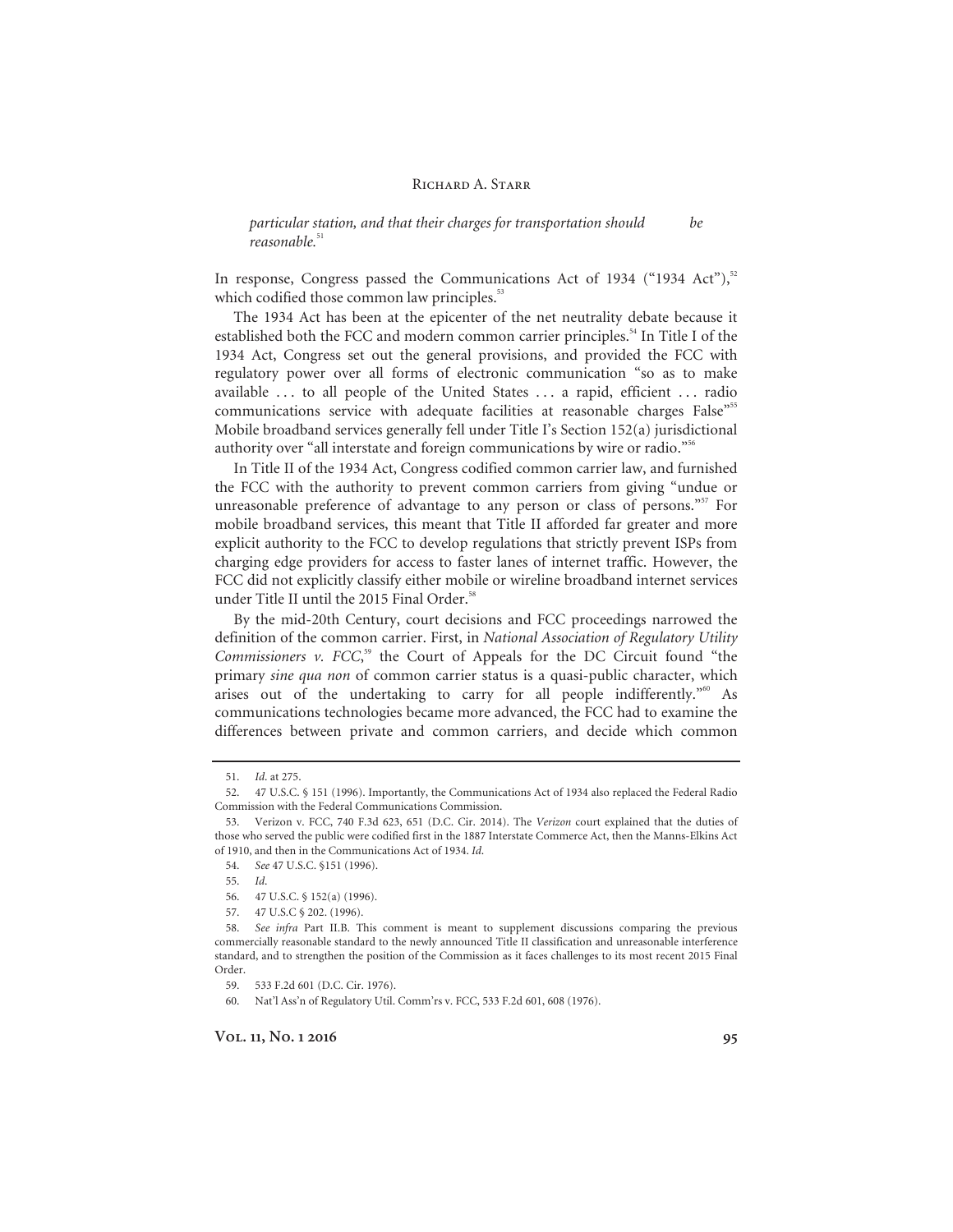carriers would be subject to regulation. In doing so, the FCC, in the *Computer II* regime,<sup>61</sup> determined that "basic" services would be subject to Title II regulation as common carriers, while "enhanced" services would not.<sup>62</sup> "Basic" services were subject to common carrier regulation under Title II because they involve a "pure" transmission of information, and therefore could not engage in unjust or unreasonable discrimination in charges.<sup>63</sup> However, "enhanced" services required "computer processing applications" in order to encode and control subscriber information services.<sup>64</sup> Under the *Computer II* regime, mobile broadband services were viewed as enhanced information services exempt from Title II classification.<sup>65</sup> However, the 2015 Final Order defines mobile broadband as a commercial mobile service, allowing the Commission to regulate mobile broadband services under Title II broadband classification, and thereby sidestepping the *Computer II* regime's distinction between basic and enhanced services.<sup>66</sup>

However, the Telecommunications Act of 1996 ("1996 Act") and subsequent FCC rulings were a key turning point for the modern internet. In *Brand*  $X$ ,  $\sigma$ <sup>*s*</sup> the Supreme Court upheld the FCC's designation of broadband services as information service providers, thereby excluding such providers from Title II regulation.<sup>68</sup> The first time the FCC explicitly endorsed regulating the various broadband providers under Title II was in February of 2015 with its NPRM, an endorsement codified in the 2015 Final Order. $69$ 

## *B. The 2014 NPRM Commercially Reasonable Standard vs. The 2015 Final Order Unreasonable Interference or Disadvantage Standard*

The commercially reasonable standard from the 2014 NPRM was a tentative step toward the no unreasonable interference/disadvantage standard in the 2015 Final Order. The 2014 NPRM, prohibits broadband provider practices as commercially

 <sup>61.</sup> Carolyn Malanga, *California v. Federal Communications Commission: Continuing the Struggle Between Section 151 and 152 of the Communications Act*, 40 CATH. U. L. REV. 893, 895, n.11 (1991). *Computer II* is the name given to the second inquiry taken by the FCC to determine the "nature and extent of the regulatory jurisdiction to be applied to data processing services; and whether, under what circumstances, and subject to what conditions or safeguards, common carriers should be permitted to engage in data processing." *Id*.

 <sup>62.</sup> Verizon v. FCC, 740 F.3d 623, 629 (D.C. Cir. 2014).

<sup>63.</sup> *Id*. at 630.

<sup>64.</sup> *Id*.

 <sup>65.</sup> Malanga, Carolyn, *California v. Federal Communications Commission: Continuing the Struggle Between Section 151 and 152 of the Communications Act*, 40 CATH. U. L. REV. 893, 898 (1991).

 <sup>66.</sup> Protecting and Promoting the Open Internet, 80 Fed. Reg. 19,800 (proposed May 13, 2015) (to be codified at 47 C.F.R. pts. 1, 8, and 20). Commercial mobile services are entities recognized as common carriers under Title II, and are separate from private mobile services, which are not given such recognition. *Id*.

 <sup>67.</sup> Nat'l Cable & Television Ass'n v. Brand X, 125 S. Ct. 2688 (2005).

<sup>68.</sup> *Id.* at 2691. The court noted that even though this designation seemed contrary to prior FCC policy, it was nonetheless a reasonable interpretation of the 1996 Act. *Id*.

<sup>69.</sup> *FCC Plans Strong Hand to Regulate Internet*, N.Y. TIMES (Feb. 4, 2015), http://www.nytimes.com/2015/02/05/technology/fcc-wheeler-net-neutrality.html.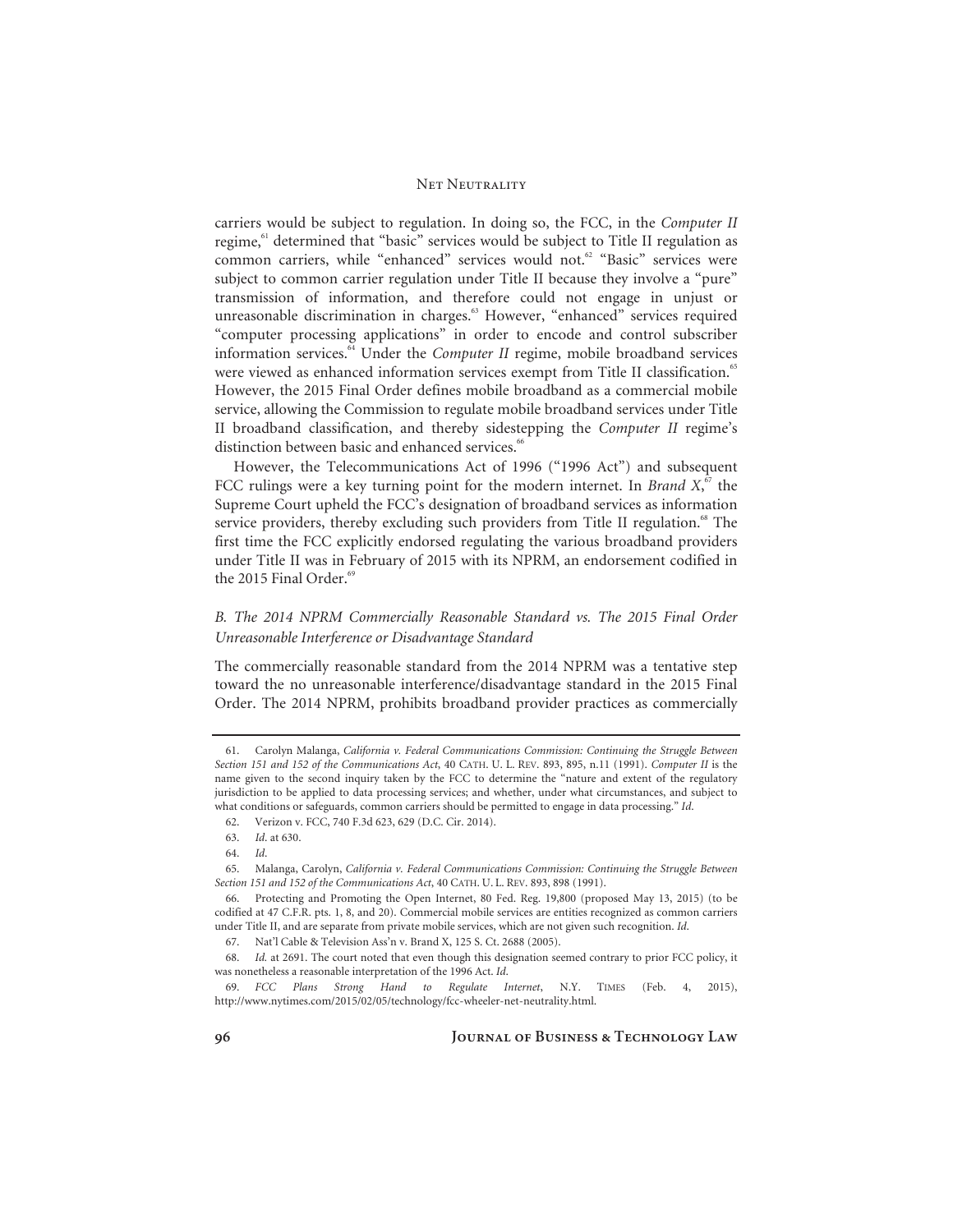unreasonable when, based on the totality of circumstances, allowing those practices would "threaten to harm internet openness and all that it protects."70 The *Cellco Partnership v. FCC* court upheld the commercially reasonable standard as a valid exercise of the FCC's authority because it did not impose common carriage regulation upon the broadband carriers which, at the time, were not classified as common carriers.71 There, the court first found that mobile data providers are not to be treated as common carriers under Title II.<sup>72</sup> Cellco also found that imposing a "commercially reasonable practices" standard was not beyond the FCC's regulatory authority because it was merely "consistent" with common carrier status, and did not "necessarily confer" that status upon mobile telephone companies.<sup>73</sup> Earlier in the decade, the same court had held in *Comcast Corp.* that the FCC could not point to any statutory authority for requiring that broadband providers adhere to open network management practices.<sup>74</sup> Therefore, by January of 2014 when the DC Circuit decided *Verizon v. FCC*, 75 the court had already come down against regulating broadband providers as common carriers. The *Verizon* court found that because FCC had exempted broadband providers from treatment as common carriers by classifying mobile broadband service as a private mobile service, the 1934 act expressly prohibited the Commission from nonetheless regulating them as such.<sup>76</sup> Because the court viewed the anti- blocking and anti- discrimination rules of the 2010 *Open Internet Order* as imposing per se common carrier obligations, the court vacated those requirements.<sup>77</sup>

Under the 2015 Final Order, however, the Commission rejected the commercially reasonable standard, and displaced the reasoning of the above decisions by designating mobile broadband providers not as a private mobile service, but instead as a commercial mobile service.<sup>78</sup> This allows the FCC to place both mobile and fixed broadband services under a no unreasonable interference/disadvantage standard through Title II, thereby replacing the

 <sup>70.</sup> Protecting and Promoting the Open Internet*,* 79 Fed. Reg. 37,464, (proposed May 15, 2014) (to be codified as 47 C.F.R. pt. 8). As a result, this standard focuses on the practices of the broadband providers with an eye toward generally protecting internet openness. *Id*.

 <sup>71. 700</sup> F.3d 534, 545, 548–49 (2012). The court found *inter alia* that the commercially reasonable standard "ensures providers more freedom from agency intervention than the 'just and reasonable' standard applicable to common carriers." *Id*. at 548.

<sup>72.</sup> *Id.* at 538.

<sup>73.</sup> *Id*. at 547. *See also* FCC v. Midwest Video Corp., 440 U.S. 689 (1979) (finding that, where Congress has expressly prohibited common carrier classification, FCC may not necessarily confer common-carrier obligations).

 <sup>74.</sup> Comcast Corp. v. FCC, 600 F.3d 642, 644 (D.C. Cir. 2010).

 <sup>75.</sup> Verizon v. FCC, 740 F.3d 623 (D.C. Cir. 2014).

<sup>76.</sup> *Id*. at 650. The court added that Section 706 of the Telecommunications Act does not offer sufficient statutory authority to classify broadband providers as common carriers. *Id*.

<sup>77.</sup> *Id*. at 659.

 <sup>78.</sup> Protecting and Promoting the Open Internet, 80 Fed. Reg. 19,743 (Apr. 13, 2015) (to be codified in 47 C.F.R. pts 1, 8, and 20).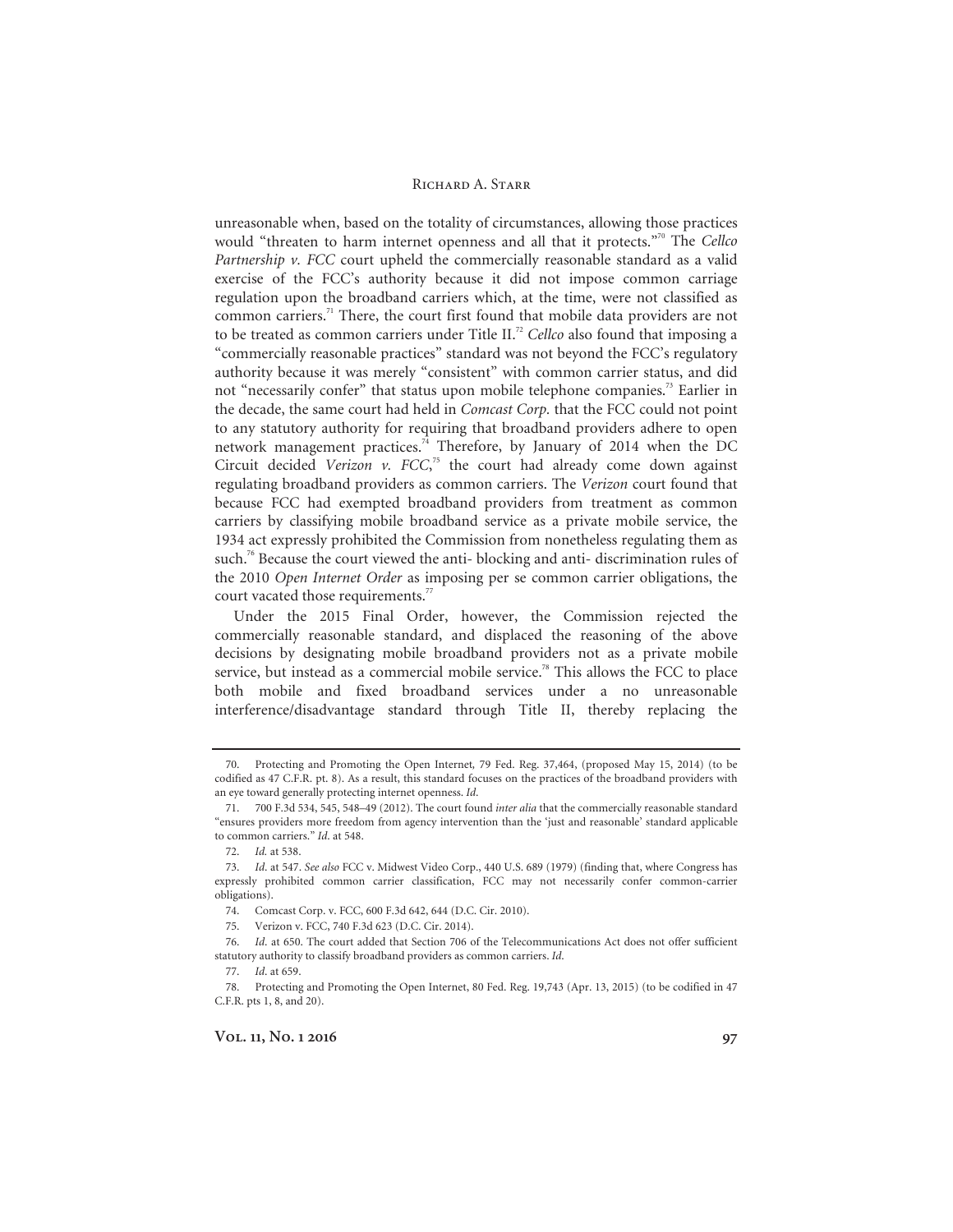commercially reasonable standard proposed in the 2014 NPRM.<sup>79</sup> In full, the rule states that no broadband service provider shall

*unreasonably interfere with or unreasonably disadvantage (i) end users' ability to select, access, and use broadband Internet access service or the lawful Internet content, applications, services, or devices of their choice, or (ii) edge providers' ability to make lawful content, applications, services, or devices available to end users. Reasonable network management shall not be considered a violation of this rule.*<sup>80</sup>

The Commission clarified this rule by also providing a set of factors to consider when adjudicating case-by-case claims of unreasonableness in order to "carefully balance the benefits of innovation against harm to end users and edge providers."<sup>81</sup> This new standard places the agency's focus more readily on the internet user's and edge provider's experience rather than on the adequacy of broadband provider practices regarding internet openness generally, $82$  a key difference from the commercially reasonable standard.<sup>83</sup>

### **PART IV: ANALYSIS**

Today, our world of mobile data is changing drastically. Even before the 2015 Final Order, FCC Chairman Tom Wheeler had publicly stated that new internet regulations will no longer give special treatment to mobile broadband providers and thereby infringe upon net neutrality principles.<sup>84</sup> Three observations support the chairman's statement and FCC's ultimate decision to remove the mobile exemptions. First, the mobile broadband industry's reasons for special treatment are no longer applicable in today's world of mobile data usage.<sup>85</sup> Second, the commercially reasonable standard offers no network management guidance to mobile broadband providers<sup>86</sup> Finally, through the comment process following the

<sup>79.</sup> *Id*. This standard, as mentioned, was adequate for entities designated private mobile carriers, but Commission implicitly recognized that in order to heighten the standard above commercially reasonable, mobile broadband networks should be designated as commercial mobile services, or as the functional equivalent of such. *Id*.

<sup>80.</sup> *Id*.

<sup>81.</sup> *Id*. at 19,756.

<sup>82.</sup> *See supra* note 70 and accompanying text.

<sup>83.</sup> *See supra* Part III.B.

 <sup>84.</sup> Brian Fung, *Your Mobile Data Could be Soon Covered by Net Neutrality*, WASH. POST (Sept. 10, 2014), http://www.washingtonpost.com/blogs/the-switch/wp/2014/09/10/your-mobile-data-could-be-soon-coveredby-net-neutrality/. Chairman Wheeler also mentioned that the Commission might reclassify broadband carriers under Title II. *See* Brooks Boliek, Alex Byers & Bill Duryea, *The FCC Chair's Internet Pivot*, POLITICO (Feb. 2, 2015), http://www.politico.com/story/2015/02/tom-wheeler-net-neutrality-114785.html?hp=b1\_c2.

<sup>85.</sup> *See supra* Part IV.A.

<sup>86.</sup> *See supra* Part IV.B; *see also* Boliek, Byers & Duryea, *supra* note 84.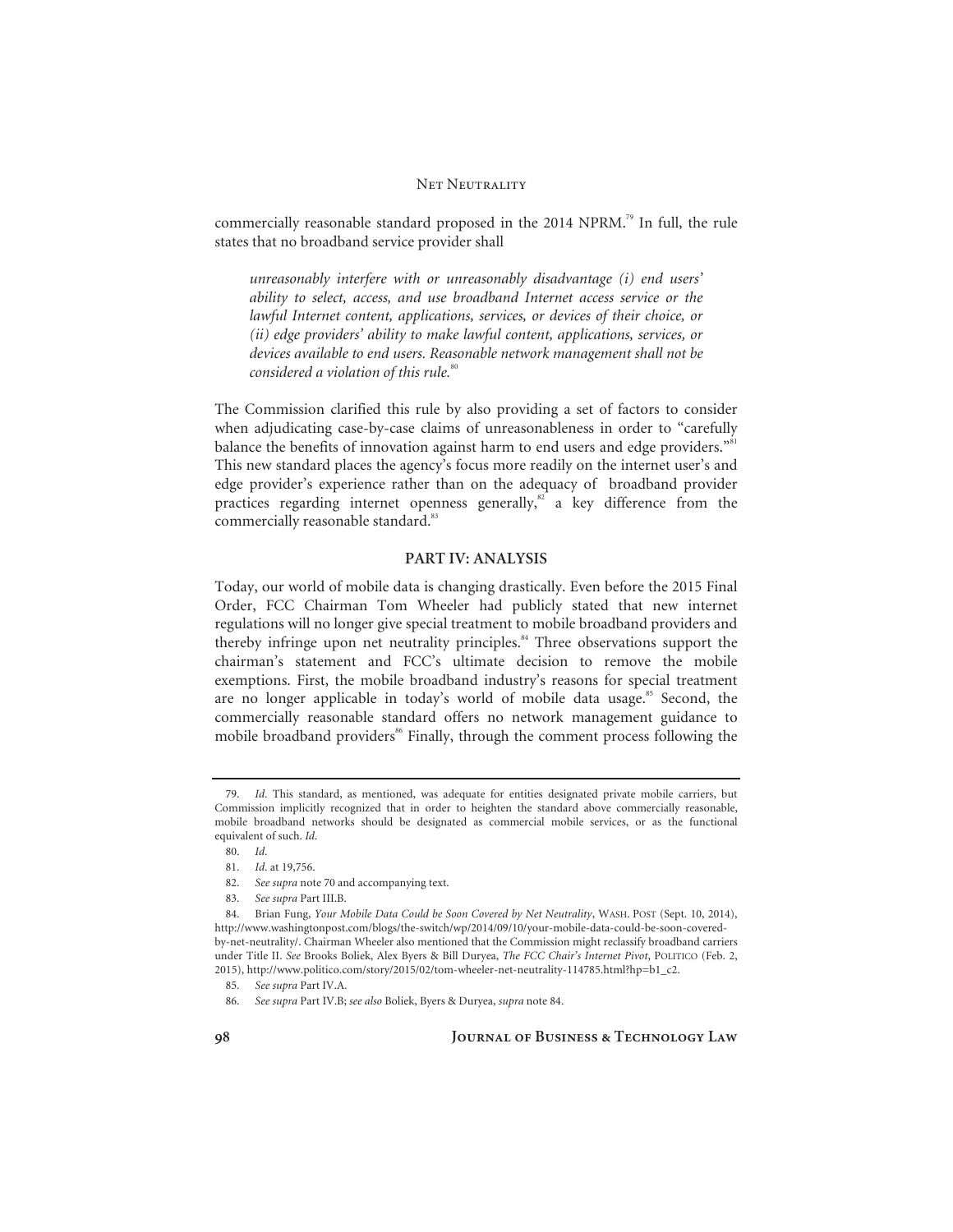2014 NPRM, the FCC was able to reach a far more promising regulatory approach to protecting the open internet.<sup>87</sup>

*A. The FCC Correctly Chose to Place Mobile And Wired Broadband Services Under the Same Regulatory Framework Because Mobile Network Growth is Changing How We Regulate Network Access* 

Mobile networks across the United States have grown drastically. During the 2010 debate over net neutrality, less than 30 percent of Americans had a smartphone, and they were using them very differently than they are using them now.<sup>88</sup> In 2010, people in the U.S consumed an average of 350 megabytes of data per month compared to 1.2 gigabytes per month in 2013 (more than a 300% increase), when shared data plans emerged and more mobile devices came online.<sup>89</sup> Additionally, the FCC recognizes that today about 55 percent of internet traffic is "carried over mobile networks,"90 and another source has noted that as early as 2013, 73.4% of mobile phone users accessed the internet through their devices.<sup>91</sup> The FCC agrees that the commercially reasonable standard and prior lack of regulatory oversight was designed to allow for the "flexibility" required by such a complex system of connections.92 However, this complex system of mobile broadband networks demands the implementation of rules preservative of net neutrality precisely because of the potential for abuse inherent in system flexibility.<sup>93</sup> Given the prevalence of mobile internet access and the technical difficulties of managing a mobile network, there is little reason to believe that any network management rules should ignore net neutrality principles as applied to mobile industry practices. While the 2014 NPRM addressed some of the changes in the mobile data world, the 2015 Final Order finally recognizes that these network enhancements require mobile broadband regulations consistent with those applied to fixed networks.<sup>94</sup>

<sup>87.</sup> *See supra* Part IV.C.

 <sup>88.</sup> Stacey Higginbotham, *Why Google and the FCC are Bringing Mobile Back into the Net Neutrality Fight*, GIGAOM (Sept. 13, 2014), https://gigaom.com/2014/09/13/why-google-and-the-fcc-are-bringing-mobile-backinto-the-net-neutrality-fight/.

<sup>89.</sup> *Id*.

<sup>90.</sup> *Fact Sheet: Chairman Wheeler Proposes New Rules*, FCC (Feb. 4, 2015), https://apps.fcc.gov/edocs\_public/attachmatch/DOC-331869A1.pdf.

 <sup>91.</sup> *Statistics and Facts on Mobile Internet Usage*, STATISTA http://www.statista.com/topics/779/mobileinternet/ (last visited Dec. 13, 2015).

 <sup>92.</sup> Protecting and Promoting the Open Internet, 80 Fed. Reg. 19,753 (April 13, 2015) (to be codified in 47 C.F.R. pts 1, 8, and 20).

 <sup>93.</sup> Steve Lohr, *The Push for Net Neutrality Arose From Lack of Choice*, N.Y. TIMES, (Feb. 25, 2015), http://www.nytimes.com/2015/02/26/technology/limited-high-speed-internet-choices-underlie-net-neutralityrules.html. Kevin Werbach of the University of Pennsylvania Wharton School of Business points out that because the technology used in mobile networks can change quickly, and so it is impossible to predict what the "competitive landscape might look like in several years." *Id*.

 <sup>94.</sup> Protecting and Promoting the Open Internet, 80 Fed. Reg. 19,758 (Apr. 13, 2015) (to be codified in 47 C.F.R. pts 1, 8, and 20).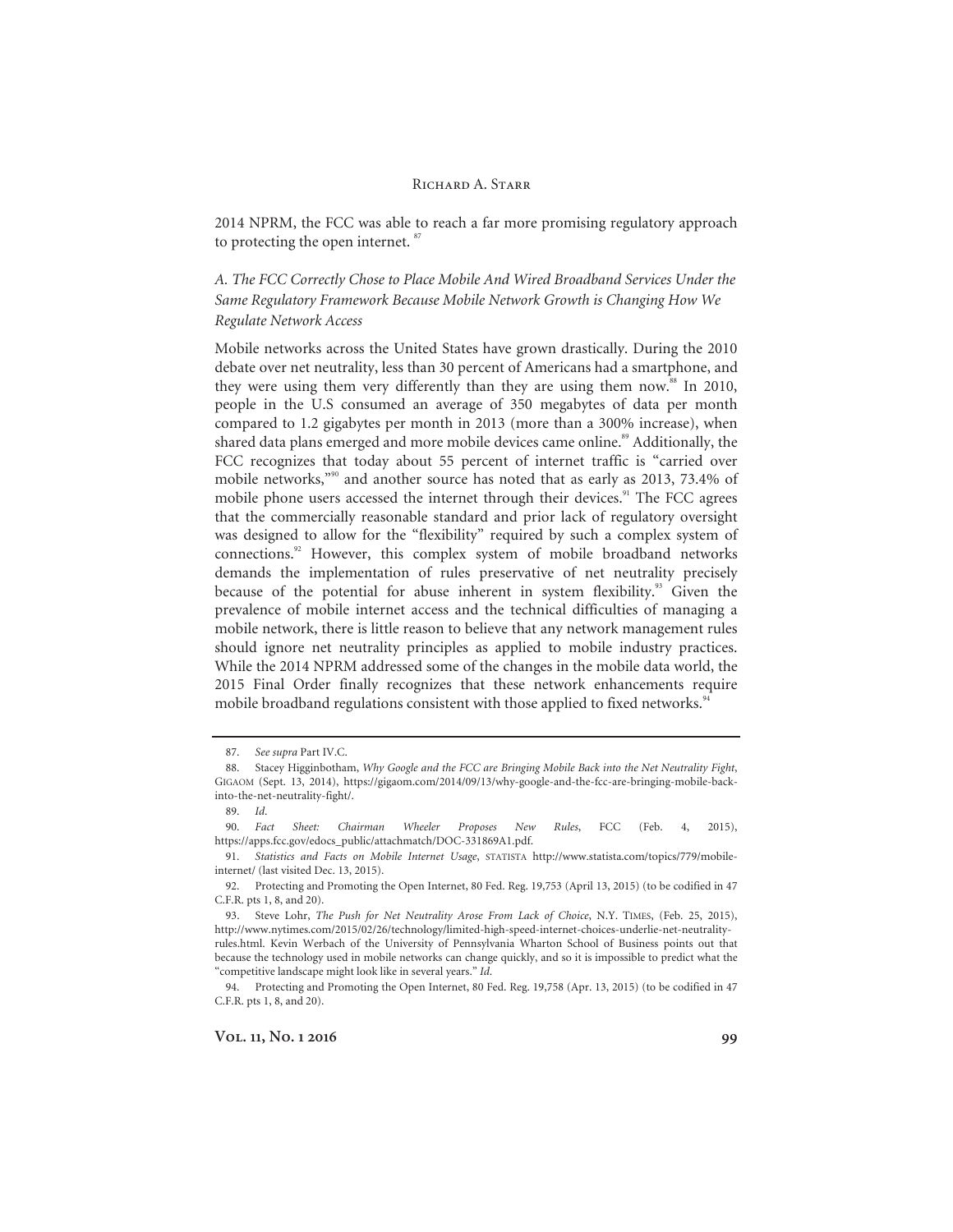While the 2014 NPRM and past regulatory actions have given special treatment and exemptions to mobile broadband providers, the Commission made the proper choice in regulating mobile and fixed broadband services equally.<sup>95</sup> As the mobile internet has evolved to account for an ever greater percentage of our overall internet experience, the reasons for granting mobile broadband providers wider authority to escape strict regulations have dissipated. Even on a single smartphone, consumers simply switching between Wi-Fi and cellular data could be switching between networks subject to different network management standards.<sup>96</sup> Therefore, the FCC properly decided that mobile services should be regulated by the same net neutrality standards as fixed broadband services because the exponential growth of mobile data and bandwidth availability today leave no discernible experiential consumer differences between mobile and wireline broadband services.

# *B. The Commission Properly Rejected The 2014 NPRM's Commercially Reasonable Standard Because it Offers No Network Management Guidance To Mobile Carriers As to How to Protect the Open Internet.*

The 2015 Final Order rejected the commercially reasonable standard espoused in the 2014 NPRM. $\degree$  This section anticipates challenges to that decision and thereby expands the Commission's reasoning for doing so in three ways. First, the commercially reasonable standard is not an appropriate regulatory standard for internet regulation in general.<sup>98</sup> Second, the commercially reasonable standard does not provide sufficient guidance for traditional mobile industry practices.<sup>99</sup> Third, the commercially reasonable standard is inconsistent with net neutrality principles, and therefore negatively impacts competition and the end user experience.<sup>100</sup>

# *1. The commercially reasonable standard is not an appropriate regulatory standard for internet regulation in general*

The commercially reasonable standard is, in fact, not a standard at all, but an open door for mobile broadband providers to restrict consumer access to the open internet. This is partly because the commercially reasonable standard is too broad,

<sup>95.</sup> *See id*.

 <sup>96.</sup> Jeff Baumgartner, *WiFi Offload on the Rise: Study*, MULTICHANNEL NEWS (Feb. 5, 2014), http://www.multichannel.com/news/distribution/wi-fi-offload-rise-study/260674 (pointing out that WiFi networks rely on wireline broadband connections).

 <sup>97.</sup> Protecting and Promoting the Open Internet, 80 Fed. Reg. at 19,758.

<sup>98.</sup> See infra Part IV.B.1.

<sup>99.</sup> *See infra* Part IV.B.2.

<sup>100.</sup> *See infra* Part IV.B.3.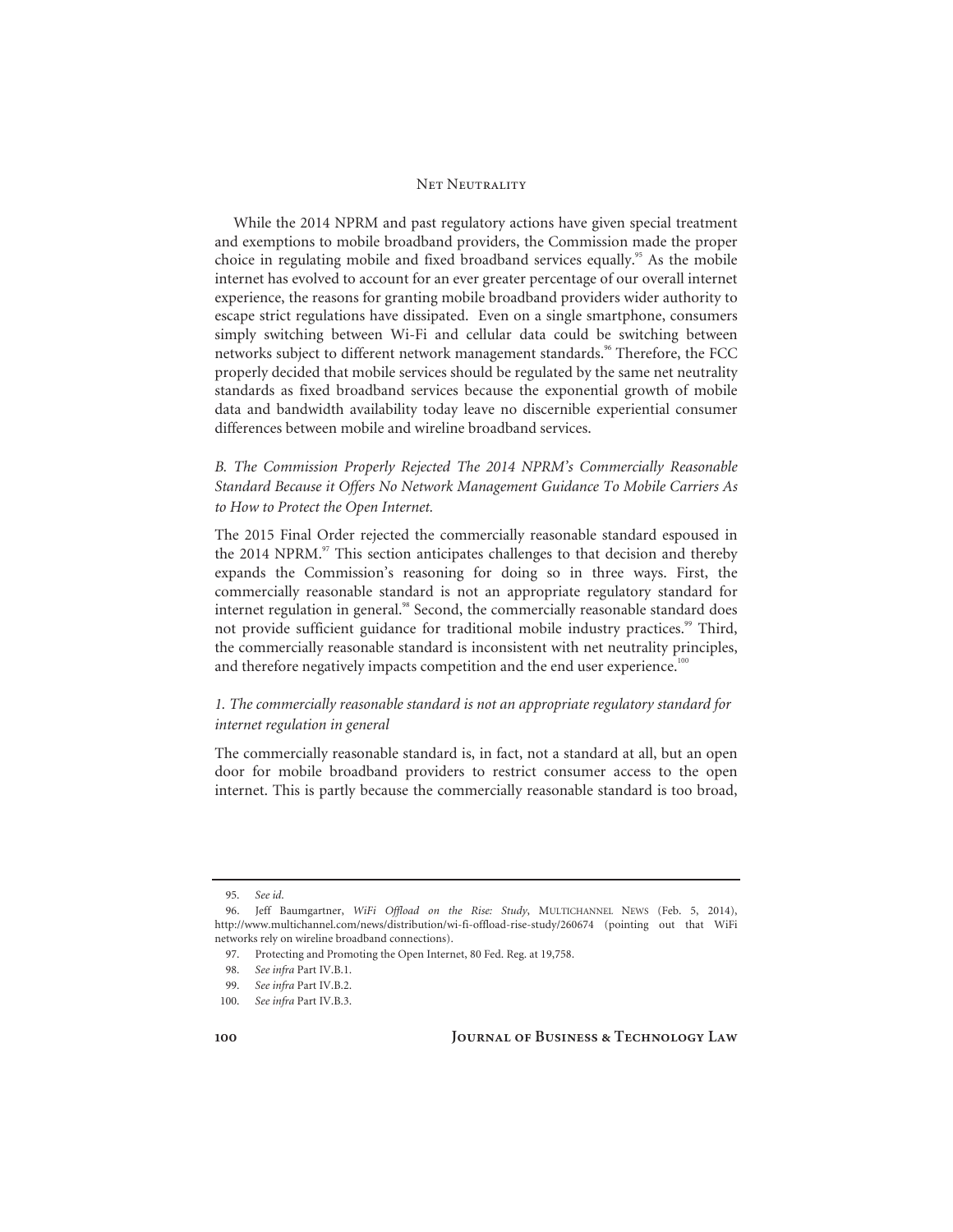and not suitable for use in internet regulation.<sup>101</sup> Indeed, even applied to mobile carriers, the standard has received a good deal of push back.<sup>102</sup> When first applied in the data roaming context, wherein mobile carriers charge one another for using another company's network access towers, the commercial reasonable standard was not helpful.<sup>103</sup> There, T-Mobile suggested that the FCC issue a new standard for data roaming that judged commercial reasonableness in part by assessing whether the roaming charges were reasonable as compared to industry custom.<sup>104</sup> A standard meant to assess the "reasonableness" of direct contractual agreements is not an appropriate measure to determine the manner in which the broadband providers implementing those agreements will "affect internet openness" from the consumer's perspective.<sup>105</sup> While consumers should get what they pay for, none should have to pay for services that nonetheless fail to provide that user with access to the open internet.

# *2. The commercially reasonable standard does not provide sufficient guidance for traditional mobile industry practices.*

The commercially reasonable standard would not provide sufficient network management guidance for either of two common mobile industry practices, while the no unreasonable interference standard would offer far more clarity. First, mobile broadband providers engage in a practice known as zero-rating, which negates, or zeroes-out data usage for consumers that utilize certain applications created by edge providers that engaged in individualized bargaining with the broadband provider.106 Second, mobile broadband providers also engage in data throttling practices whereby broadband providers will reduce mobile network access to any users that, by some measure, use too much data in order to avoid

<sup>101.</sup> *See* Christopher Yoo, *Wickard for the Internet? Network Neutrality After Verizon v. FCC*, 66 FED. COMM. L.J. 415, 437 (2014) (adding that the commercially reasonable standard has been applied to contractual unconscionability claims and has been used to assess health care contracts as well).

<sup>102.</sup> *See* Patrick Campbell, *T-Mobile petition seeks FCC guidance on data roaming*, LEXOLOGY (May 30, 2014), http://www.lexology.com/library/detail.aspx?g=db7cfc32-8ff3-41fd-9eb5-ff2ab58b878f. 103. *Id*.

<sup>104.</sup> *Id*. Specifically, T–Mobile asked that the FCC benchmark commercial reasonableness by determining: (1) whether wholesale roaming rates offered to retail competitors exceed relevant retail rates; (2) whether a wholesale roaming rate offered to a competitor "substantially exceeds the roaming rates charged to foreign carriers" whose customers roam in the U.S.; (3) whether a wholesale roaming rate exceeds the wholesale rate charged to mobile virtual network operators; and (4) how the proposed wholesale roaming rate compares to other competitively negotiated wholesale rates. *Id.* FCC did not accept this new definition, however. *Id*.

 <sup>105.</sup> Am. Library Ass'n, *Reply Comments to the Notice of Proposed Rulemaking in the Matter of Protecting and Promoting the Open Internet* (Sept. 15, 2014), http://www.ala.org/offices/sites/ala.org.offices/files/content/Library-

HigherEd%20NN%20Reply%20comments%20Final%20Sept%2015%202014.pdf.

 <sup>106.</sup> JEFFREY EISENACH, NERA ECON. CONSULTING, THE ECONOMICS OF ZERO RATING (2015), http://www.nera.com/content/dam/nera/publications/2015/EconomicsofZeroRating.pdf. As a result, consumers do not have to pay for the data used in accessing that content because the content provider has already paid the broadband provider for that access. *Id*.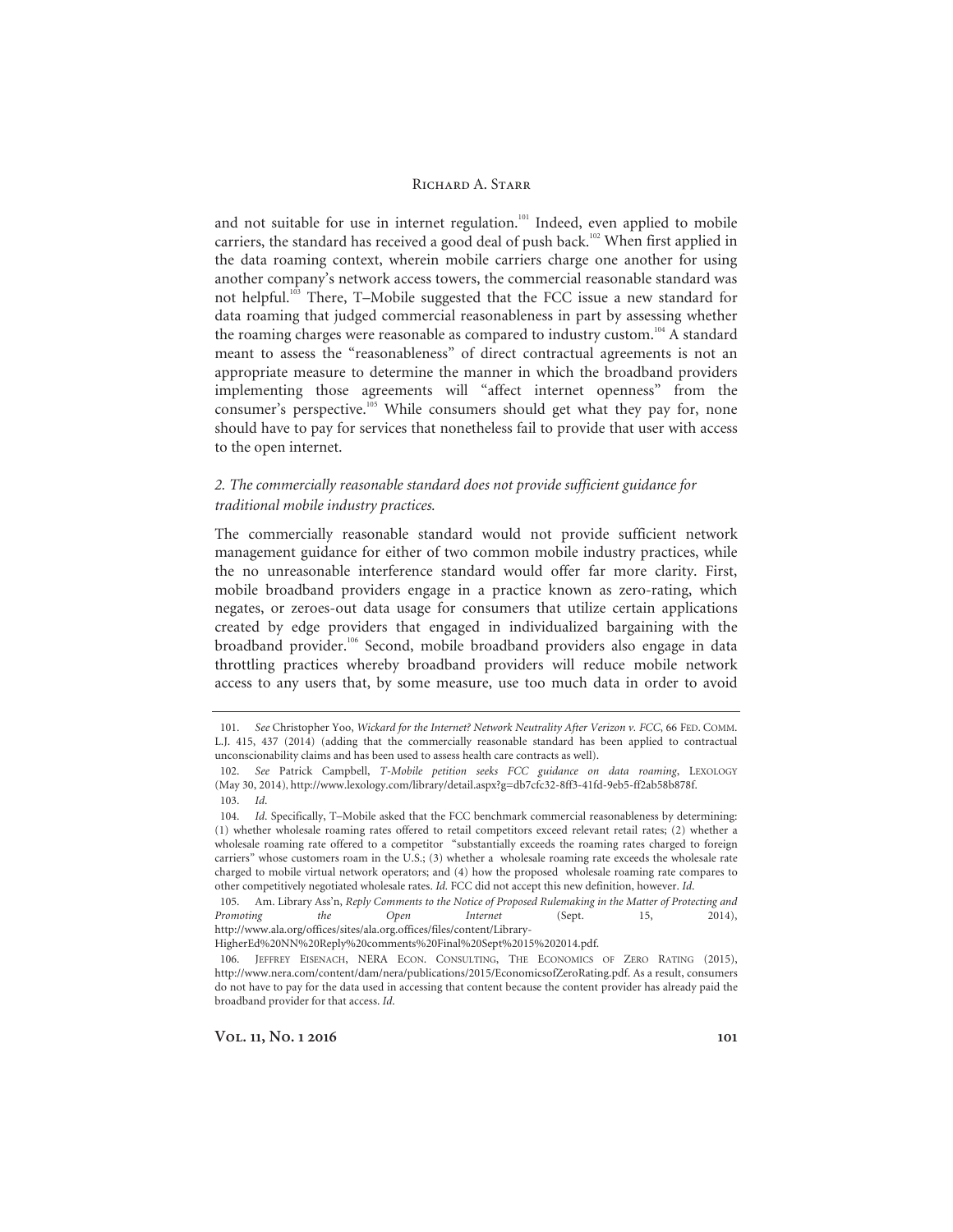higher transmission costs and slower network speeds across the board.<sup>107</sup> This analysis specifically addresses the FCC's proper decision to reject the less protective commercially reasonable standard in favor of the no unreasonable interference/disadvantage standard.<sup>108</sup>

In response to worldwide growth in mobile data networks, Facebook and Google have begun "zero-rating" programs, which eliminate a consumer's cost of using data to access a particular content provider, in emerging markets where access to the internet is achieved almost exclusively through mobile devices.<sup>109</sup> However, these practices would not be effectively regulated by a commercially reasonable standard. Because internet access can be limited in these parts of the world, these zero–rating programs often come along with consolidated use packages, which give consumers access to web sites like Facebook or Google to perform a wide variety of specific tasks such as search for jobs or conduct small business activities.<sup>110</sup> These consolidated use packages actually resemble earlier efforts in American network management practices to corner internet use to one brand of service, such as with CompuServe and America Online.<sup>111</sup> Notably, these experiments in "walled-in" broadband management eventually failed, in large part because the open internet won out by keeping low barriers to entry for incoming startups such as Google.<sup>112</sup>

In the U.S., zero-rating involves mobile broadband networks $^{113}$  allowing application content providers to offer services to end users without those users incurring data charges, effectively zeroing out that users' data usage.<sup>114</sup> Zero-rating is the mobile broadband industry's equivalent to paid prioritization in wired networks, where content providers like Netflix pay broadband networks for better

 <sup>107.</sup> Mark Sullivan, *What Happens When You Get 'Throttled'*, PCWORLD, http://www.pcworld.com/article/251008/what\_happens\_when\_you\_get\_throttled\_.html (last visited Dec. 13, 2015).

 <sup>108.</sup> Protecting and Promoting the Open Internet, 80 Fed. Reg. 19,758 (Apr. 13, 2015) (to be codified in 47 C.F.R. pts 1, 8, and 20).

 <sup>109.</sup> Alicia Levine, *Facebook and Google's Race to Zero*, MEDIUM (Mar. 22, 2014), https://medium.com/@alicialev/facebook-and-googles-race-to-zero-7136fc3e5925. 110. *Id*.

 <sup>111.</sup> Mathew Ingram, *Open vs. Closed: What Kind of Internet Do We Want?*, GIGAOM (Mar. 23, 2012), https://gigaom.com/2012/03/23/open-vs-closed-what-kind-of-internet-do-we-want/.

<sup>112.</sup> *Id*. *See also* Protecting and Promoting the Open Internet, 80 Fed. Reg. 19,848 (Apr. 13, 2015) (to be codified in 47 C.F.R. pts 1, 8, and 20). While it is unclear whether the commercially reasonable standard under the 2014 NPRM would have provided sufficient protection against consolidated use packaging, the 2015 Final Order could place an effective ban on those practices as the Commission may likely view forcing consumers to access the internet through one content provider as "unreasonably interfer[ing]" with the end user's ability to "select. . . the lawful internet content of their choice." *Id*.

<sup>113.</sup> *See AT&T Sponsored Data*, http://www.att.com/att/sponsoreddata/en/index.html#fbid=HwHkXCEPyp\_ (last visited Feb. 2, 2015).

 <sup>114.</sup> Matthew Shears, *Net Neutrality, Zero- Rating & Development: What's the Data?*, CTR. FOR DEMOCRACY AND TECH., https://www.intgovforum.org/cms/wks2014/index.php/proposal/view\_public/208 (last visited Dec. 13, 2015).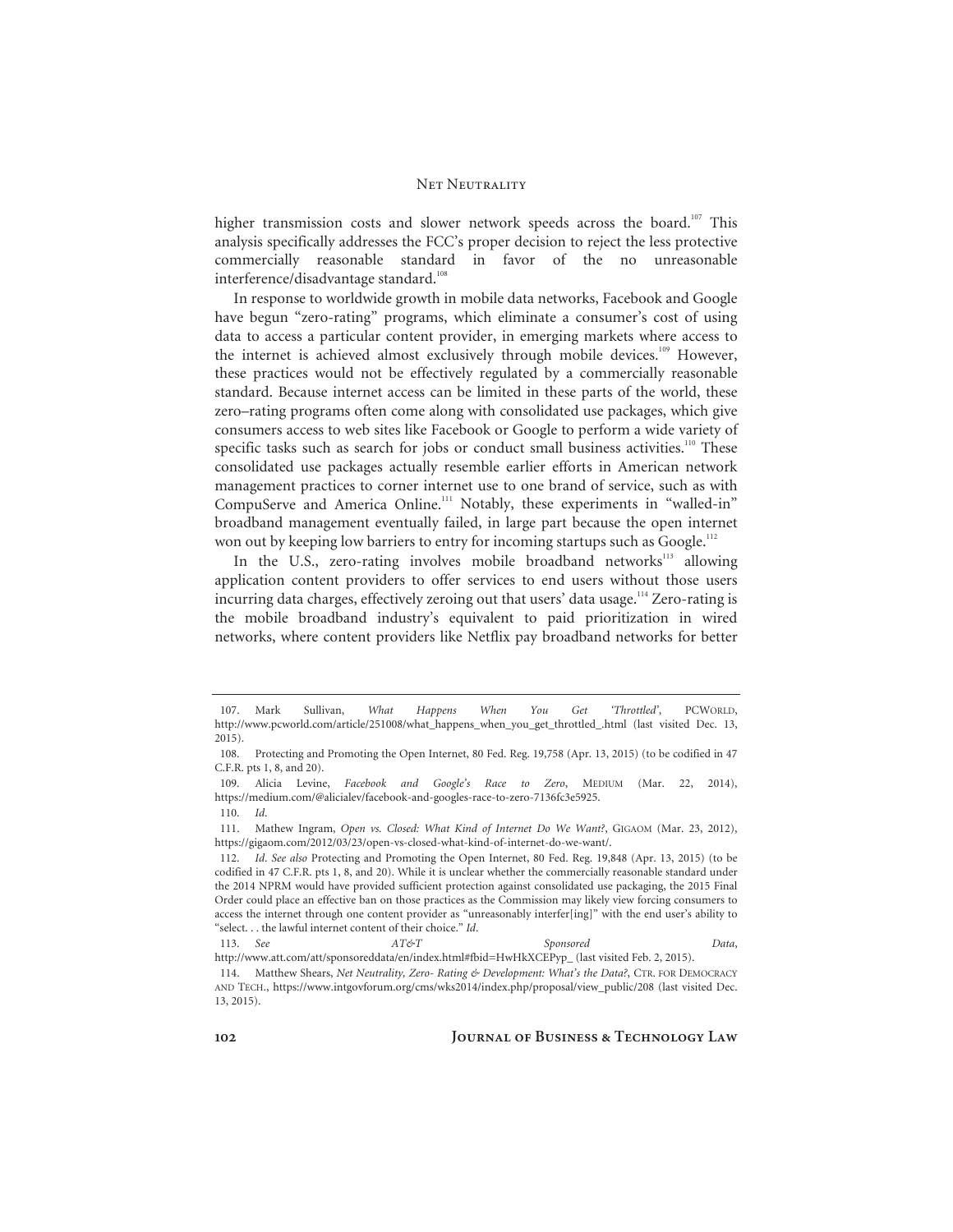or faster access to customers.<sup>115</sup> Also known as sponsored data plans, zero rating hurts consumers because it allows providers to create artificial scarcity of choice and "corrupt the growth of online services."116 While some observers have argued that certain mobile network blocking programs do not infringe upon net neutrality principles for mobile internet, $117$  those arguments ignore the FCC's recent shift toward offering equal regulatory treatment for mobile wired and mobile broadband services.<sup>118</sup> Americans deserve a clearer, more stringent standard that does not wait until millions of consumers lose access to the open internet before doing anything to curb those practices.

As millions of mobile customers have discovered in recent years, some mobile broadband providers throttle or reduce end user access to mobile networks if a user exceeds a certain level of data usage.<sup>119</sup> In fact, Verizon began throttling those customers with unlimited data plans,120 sparking concern among industry groups and the FCC.<sup>121</sup> Problematically for some broadband providers, the internet is experiencing a great deal of growth, and content providers like Netflix are hogging the bandwidth available to end users.<sup>122</sup> To ease that burden in the past, zero-rating and data throttling seemed to be good practices for mobile providers, and in some instances may have indeed preserved bandwidth for some mobile consumers.<sup>123</sup> However, the commercially reasonable standard focuses on evaluating whether a broadband provider's practices are commercially reasonable, and would not help evaluate the issue of why data throttling practices would be meaningful for consumer access, nor would it explain whether they comport with general neutrality principles of preserving the open internet.

 <sup>115.</sup> Robert Bachle, *FCC Proposal Means Two Speeds for Ads Online Not Just Content*, ADAGE (Jan. 16, 2015), http://adage.com/article/digitalnext/paid-prioritization-threaten-net-neutrality/296623/.

 <sup>116.</sup> Gautham Nagesh, *Mobile Networks Caught in the Open Internet Debate*, WALL ST. J. (Sept. 16, 2014), http://www.wsj.com/articles/net-neutrality-heats-up-again-over-mobile-data-1410905961.

 <sup>117.</sup> David Kravets, *Holding FaceTime hostage is No Net Neutrality Breach*, WIRED (Oct. 22, 2012), http://www.wired.com/2012/08/facetime-net-neutrality-flap/.

 <sup>118.</sup> Gautham Nagesh, *Mobile Networks Caught in the Open Internet Debate*, WALL ST. J. (Sept. 16, 2014), http://www.wsj.com/articles/net-neutrality-heats-up-again-over-mobile-data-1410905961 (discussing the FCC Chairman's recent proposal to subject mobile broadband to the proposed open internet rules).

 <sup>119.</sup> Adriana Lee, *How All the Major US Carriers Throttle Your Mobile Data*, READWRITE (Aug. 5, 2014) http://readwrite.com/2014/08/05/verizon-unlimited-data-throttling-irks-fcc.

<sup>120.</sup> *Explanation of Video Optimization Deployment*, VERIZONMOBILE, http://www.verizonmobile.com/support/network-optimization/ (last visited Dec. 13, 2015).

 <sup>121.</sup> Adriana Lee, *Thanks, Verizon! Now The FCC Is Asking All Carriers About Data Throttling*, READWRITE, (Aug. 8, 2014), http://readwrite.com/2014/08/08/fcc-verizon-data-throttling-att-sprint-tmobile.

 <sup>122.</sup> Todd Spangler, *Netflix Bandwidth Usage Climbs to Nearly 37% of Internet Traffic at Peak Hours*, VARIETY (May 28, 2015), http://variety.com/2015/digital/news/netflix-bandwidth-usage-internet-traffic-1201507187/. For instance, Netflix actually accounts for nearly 37% of internet bandwidth usage during peak hours. *Id*.

<sup>123.</sup> *Explanation of Video Optimization Deployment*, VERIZONMOBILE, http://www.verizonmobile.com/support/network-optimization/ (last visited Dec. 13, 2015).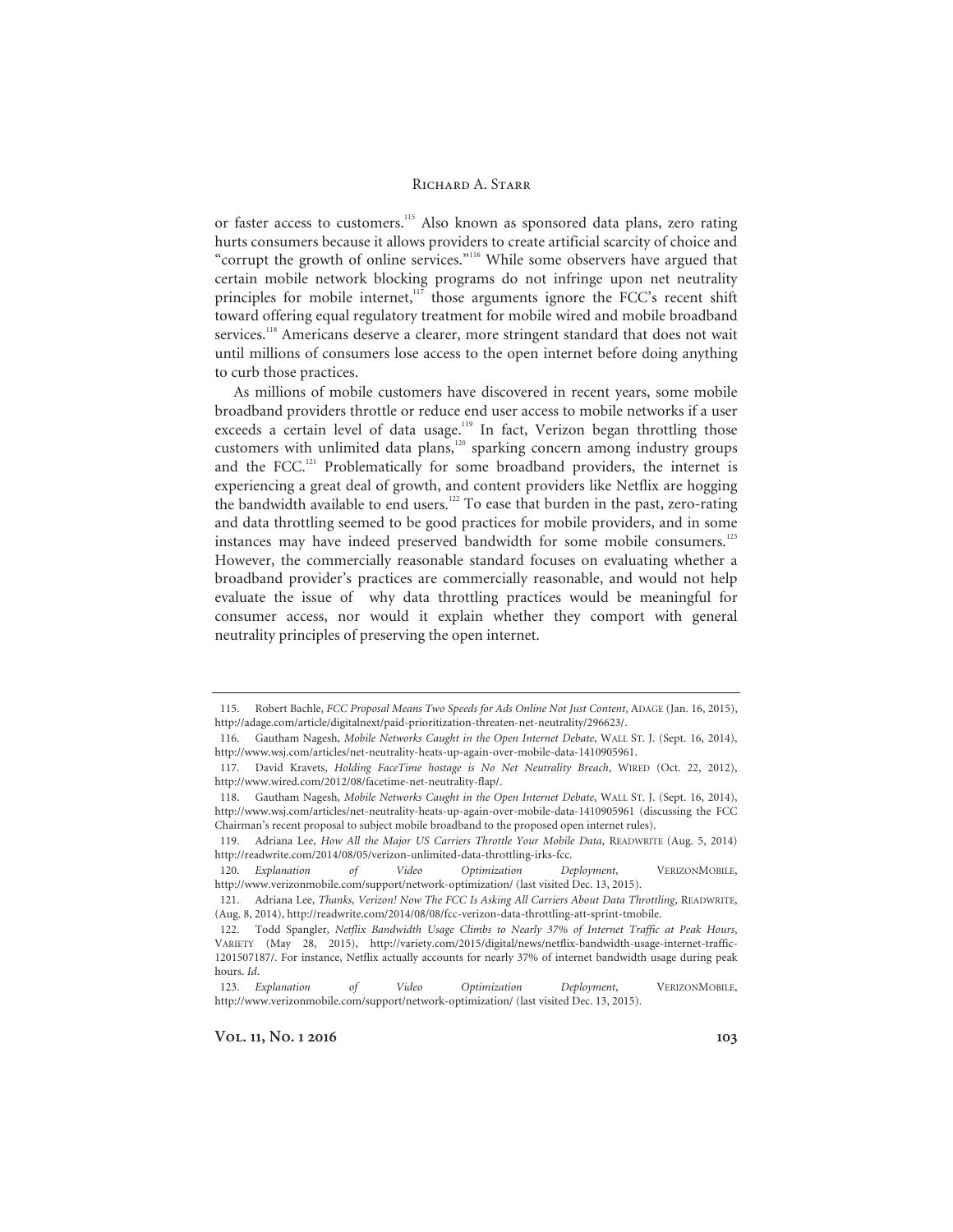# *3. The commercially reasonable standard is inconsistent with net neutrality principles, and therefore negatively impacts competition and the end user experience*

Some scholars predicted that the commercially reasonable standard would promote healthy competition among broadband companies by encouraging "strategic alliances" between content and broadband providers through individualized bargaining.<sup>124</sup> However, according to many of those scholars, strategic alliances involving zero-rating and geographic caching are only effective when practiced by firms with a small market share, and even that assumption rests on shaky reasoning.125 Unfortunately the mobile broadband sector in the United States consists primarily of firms with a large market share.<sup>126</sup> The commercially reasonable standard fails to draw a line between what kinds of companies can engage in which commercial activities, and only asks courts on a case-by-case basis to determine, given the totality of the circumstances, whether an activity is "commercially reasonable."<sup>127</sup> Therefore, there is no way to ensure that only firms small enough to benefit market competition will engage in individualized bargaining to achieve strategic alliances with content providers.

Some scholars also believe that the commercially reasonable standard protects consumer interests because it recognizes cost sensitivities for end users, and that consumers are willing to give up flexibility for cost benefits.<sup>128</sup> However, this assumption relies on the idea that consumers are willing to be narrowed into choosing broadband or edge providers that have made specialized access dealings for that type of consumer.<sup>129</sup> Of course, this is not the recognized policy of the Executive branch or of the FCC.<sup>130</sup> Therefore, there is no reason to view the commercially reasonable standard as protective of consumer interests or innovations in broadband internet.

<sup>124.</sup> *See* Yoo, *supra* note 101 (arguing that when those managing technologies that can affect entire economies do not take full advantage of its market potential, "strategic alliances" such as those here are the best way to mitigate the resulting market failure).

 <sup>125.</sup> Roslyn Layton, *Zero Rating: Who Bears the Cost of Bans?*, TECHPOLICYDAILY (Aug. 19, 2015), http://www.techpolicydaily.com/internet/zero-rating-cost-of-bans/.

 <sup>126.</sup> Including Comcast, which comprises about one half of the mobile broadband market. *See* Jon Brodkin, *Comcast Now Has More Than Half of All US Broadband*, ARSTECHNICA (Jan. 30, 2015), http://arstechnica.com/business/2015/01/comcast-now-has-more-than-half-of-all-us-broadband-customers/. 127. Protecting and Promoting the Open Internet, 79 Fed. Reg. 37,470-471 (proposed July 1, 2014) (to be codified as 47 C.F.R. pt. 8).

<sup>128.</sup> *See* Yoo, *supra* note 101, at 449.

<sup>129.</sup> *Id*. at 440.

<sup>130.</sup> *See Net Neutrality: President Obama's Plan for a Free and Open Internet*, *supra* note 1; *see also Statement by FCC Chairman Tom Wheeler on the FCC's Open Internet Rules*, FCC.GOV (Feb. 19, 2014), http://www.fcc.gov/document/statement-fcc-chairman-tom-wheeler-fccs-open-internet-rules. Together, these policy statements recognize the consumer's right to choose between content providers through the open internet. *Id*.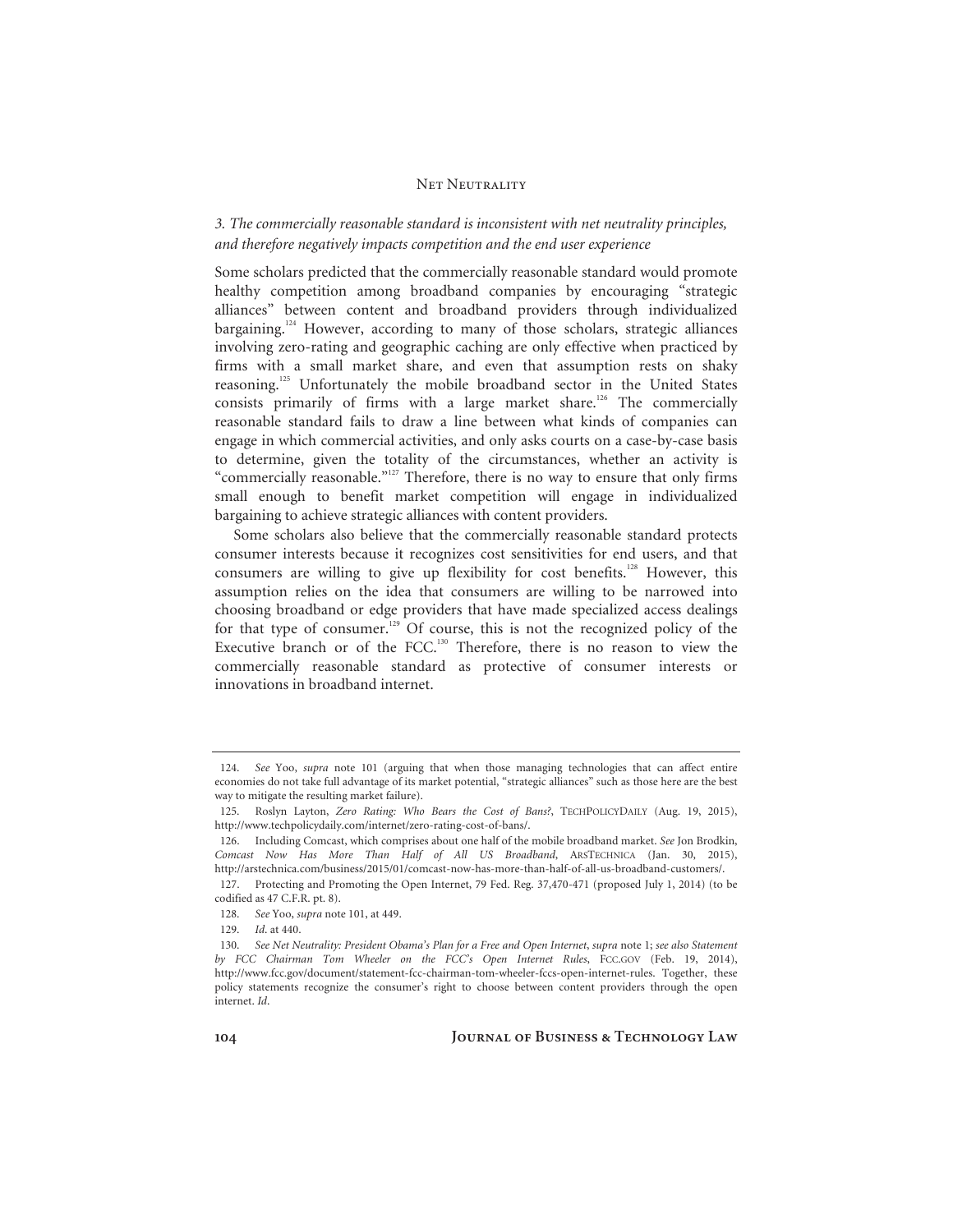# *C. Comments to the 2014 NPRM Properly Informed the Commission's Regulatory Approach in the 2015 Order*

Even though the 2014 NPRM did not put forth regulatory standards sufficient to preserve net neutrality, the FCC had a great number of public comments to help determine what other regulatory options might better provide consumers with an open internet experience.131 The "no unreasonable interference/disadvantage standard" is a result of the FCC's consideration of those comments, and properly addresses some of the problems with a commercially reasonable standard discussed above.<sup>132</sup>

One comment in particular, presented by the Center for Democracy and Technology ("CDT"), $^{133}$  proposed a standard for network management that optimizes the advantages of net neutrality principles and tempers power abuse among mobile broadband providers without stifling the kind of innovation and network efficiency that has brought the internet to where it is today.134 The CDT maintains that a practice violates a standard "'consistent with internet openness' if substantial adoption of that practice would tend to undermine" internet subscriber access to lawful internet content, services and devices without interference, or developer access to content, devices, and internet uses without negotiate agreements.<sup>135</sup> The CDT's standard comports with and informs the 2015 Final Order because each are explicitly tailored to deal with problems arising in consumer and developer access to the open internet.<sup>136</sup> While the CDT's standard is useful in that it does not necessarily require Title II classification of broadband internet providers generally, the FCC's solution to use Title II strengthens its ability to enforce the higher standard.

More specifically, the CDT's standard falls in line with the *Verizon*, *Cellco*, and *Midwest Video* cases drawing a line in the sand between what constitutes common carrier regulatory practices and what does not.<sup>137</sup> Indeed, the court's decision in *Verizon* struck down the anti-discrimination rule, making room for implementation of the CDT standard, and still preserving net neutrality principles.138 The *Verizon* and *Cellco* courts together establish that, absent common

 <sup>131.</sup> Protecting and Promoting the Open Internet, 80 Fed. Reg. 19,756 (Apr. 13, 2015) (to be codified as 47 C.F.R. pts. 1, 8, and 20).

<sup>132.</sup> *Id*.

<sup>133.</sup> *See* CTR. FOR DEMOCRACY AND TECH., Comment Letter on Proposed Rule for Protecting and Promoting the Open Internet, (2014), https://d1ovv0c9tw0h0c.cloudfront.net/files/2014/09/FCC-Reply-Comments-Open-Internet.pdf.

<sup>134.</sup> *Id*. at 3.

<sup>135.</sup> *Id*.

<sup>136.</sup> *Id.* at 2–3.

<sup>137.</sup> *See supra* Part III.B.

<sup>138.</sup> *See supra* Part III.A.; *see also* Verizon v. FCC, 740 F.3d 623, 652, 659 (D.C. Cir. 2014); Cellco P'ship v. FCC, 700 F.3d 534, 545, 547 (D.C. Cir. 2012).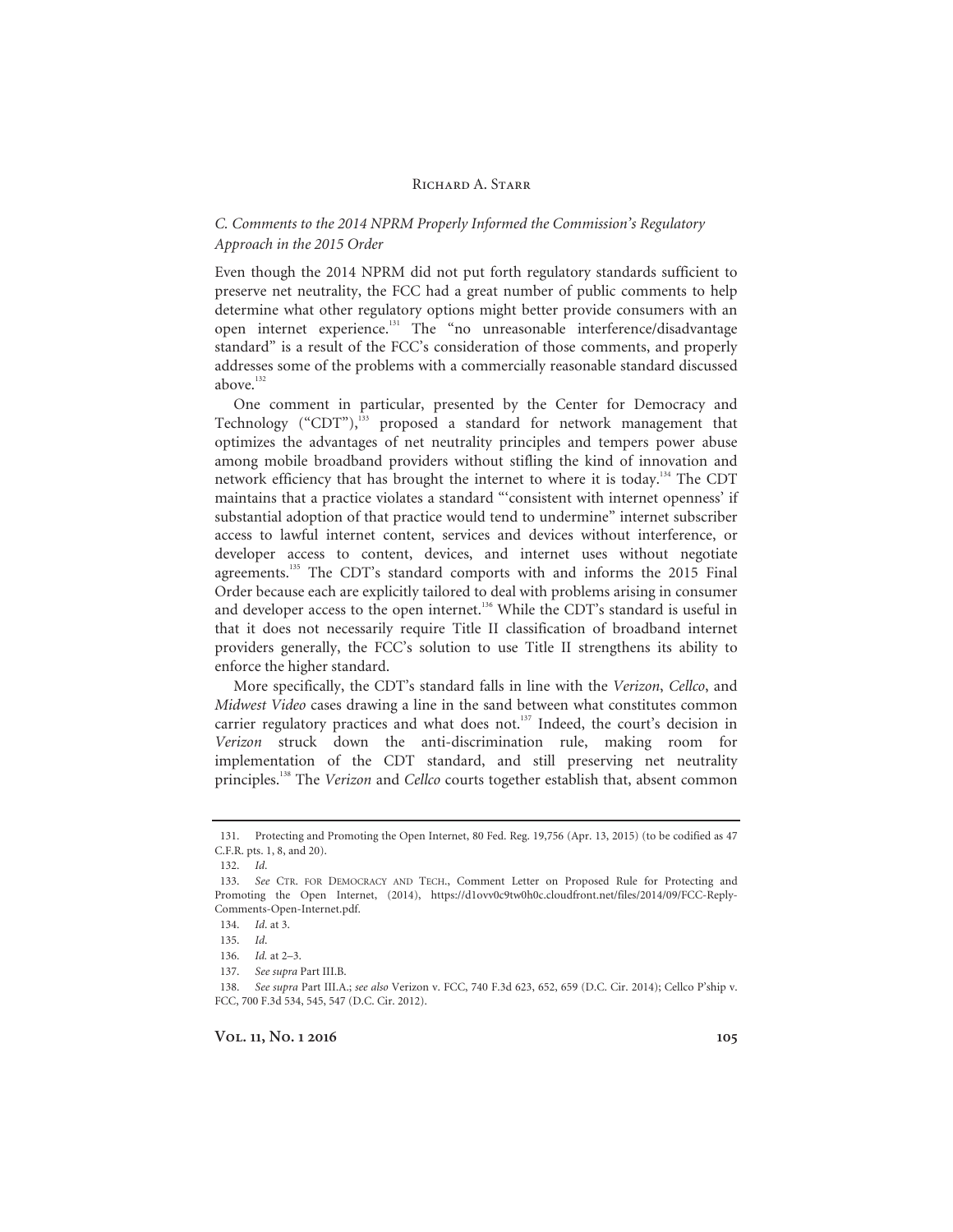carrier classification under Title II, mobile broadband carriers must not be regulated in a manner that necessarily treats them as such, but may be regulated in a manner consistent with common carrier regulation.<sup>139</sup> The CDT's standard similarly does not rely on mobile broadband networks being designated a commercial mobile service under Title II's definition.

While the CDT standard offers a marked improvement over the commercially reasonable standard, the FCC's 2015 Final Order went further and classified broadband services generally under Title II.<sup>140</sup> This ruling allows the FCC to more vehemently deny broadband providers' efforts to discriminate against content providers that do not pay for greater access to end users on the network; exactly the kind of regulatory practice that was denied in *Verizon*. 141 Specifically, the 2015 Final Order implements a no blocking, no throttling, and no paid prioritization rules for both mobile and fixed broadband providers.<sup>142</sup> The 2015 Final Order addresses exactly what the commercially reasonable standard could not offer: "a known standard by which to determine whether new practices are appropriate or not."<sup>143</sup> Moreover, the FCC has implemented a new process by which it can field complaints from content providers and end users, giving quicker access to relief from antineutrality network management practices.<sup>144</sup> Finally, the FCC's 2015 Final Order leaves room for innovation and investment by allowing networks to continue setting rates for internet access, $145$  perhaps contributing to the reason for the spike in stock values after the Chairman's announcement.<sup>146</sup>

## **PART V: CONCLUSION**

The FCC properly rejected the commercially reasonable standard of the 2014 NPRM with regard to mobile broadband network management because it does not sufficiently balance net neutrality principles with the need for flexibility and marketplace innovation.<sup>147</sup> In fielding potential challenges to its 2015 Final Order, the Commission may consider the additional arguments presented here against reverting to a commercially reasonable standard. The commercially reasonable

<sup>139.</sup> *See Verizon*, 740 F.3d at 659 (holding that the commission failed to establish that the antidiscrimination and anti- blocking rules do not impose per se common carrier obligations).

 <sup>140.</sup> Protecting and Promoting the Open Internet, 80 Fed. Reg. at 19,738 (Apr. 13, 2015) (to be codified as 47 C.F.R. pts. 1, 8, and 20).

<sup>141.</sup> *Verizon*, 740 F.3d at 659; *see also* Boliek, Byers, & Duryea, *supra* note 84.

 <sup>142.</sup> Protecting and Promoting the Open Internet, 80 Fed. Reg. at 19,740.

<sup>143.</sup> *Fact Sheet: Chairman Wheeler Proposes New Rules for Protecting the Open Internet*, FCC.GOV (Feb. 4, 2014), http://transition.fcc.gov/Daily\_Releases/Daily\_Business/2015/db0204/DOC-331869A1.pdf.

<sup>144.</sup> *Id.*

<sup>145.</sup> *Id. See also* Protecting and Promoting the Open Internet, 80 Fed. Reg. at 19,738.

 <sup>146.</sup> Joan McCarter, *Telecom Stocks Soar after Wheeler Announces Net Neutrality Proposal*, DAILY KOS (Feb. 5, 2015), http://www.dailykos.com/story/2015/02/05/1362569/-Telecom-stocks-soar-after-Wheeler-announcesnet-neutrality-proposal.

<sup>147.</sup> *See supra* Part IV.